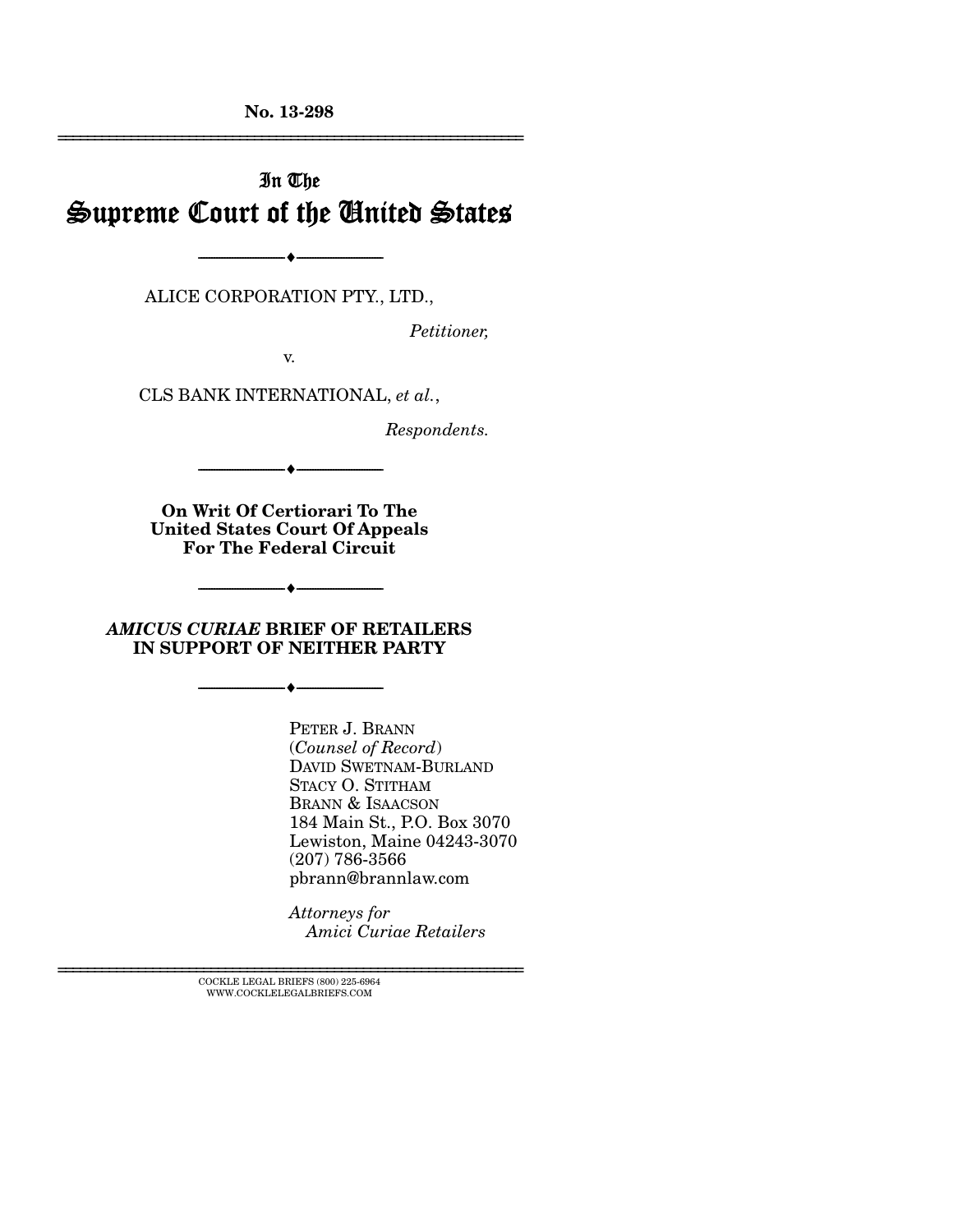# TABLE OF CONTENTS

# Page

|                                                                                                                                  | ii  |
|----------------------------------------------------------------------------------------------------------------------------------|-----|
|                                                                                                                                  | 1   |
| SUMMARY OF ARGUMENT                                                                                                              | 4   |
|                                                                                                                                  | 6   |
| THE COURT SHOULD ADOPT<br>I.<br>THRESHOLD TEST THAT COMPUTER-<br>IMPLEMENTATION CANNOT CREATE<br>PATENTABILITY UNDER SECTION 101 | 6   |
| A. The Court Should Reaffirm That Pat-<br>entability Under Section 101 Is A                                                      | 6   |
| B. The Court Should Hold That Computer-<br>Implementation Cannot Create Pat-                                                     | 10  |
| II. PRACTICAL CONSIDERATIONS OFTEN<br>PREVENT RETAILERS FROM LITIGATING<br>EVEN WEAK COMPUTER-IMPLEMENTED                        | 12  |
|                                                                                                                                  | 9.4 |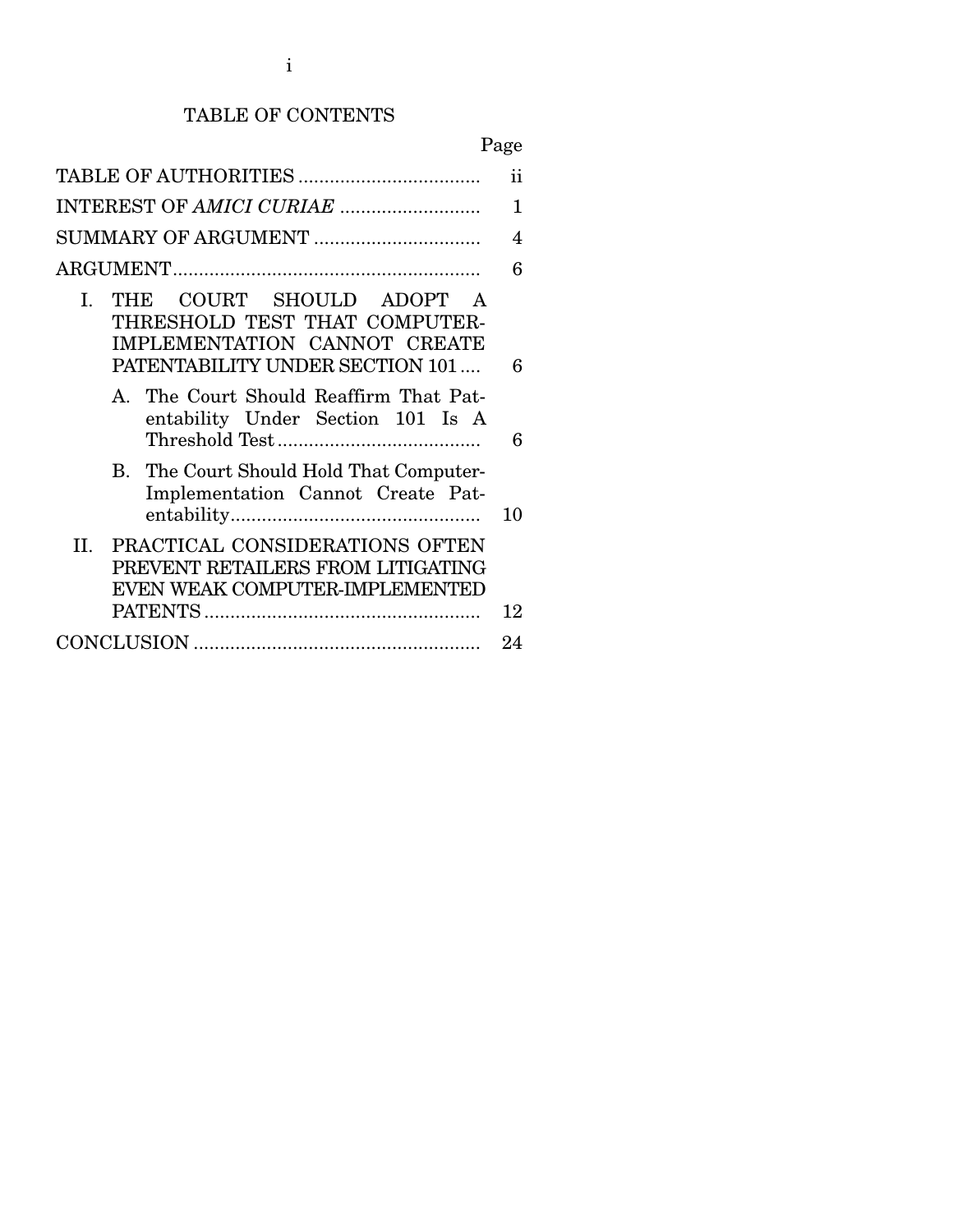# TABLE OF AUTHORITIES

ii

# Page

### CASES

| Aspex Eyewear, Inc. v. Altair Eyewear, Inc., 818                                         |
|------------------------------------------------------------------------------------------|
| Bilski v. Kappos, 130 S. Ct. 3218 (2010)passim                                           |
| Diamond v. Diehr, 450 U.S. 175 (1981)7, 10, 11                                           |
| Digitech Information Systems, Inc. v. BMW<br>Financial Services NA, LLC, 864 F. Supp. 2d |
| Eon-Net LP v. Flagstar Bancorp, 653 F.3d 1314                                            |
| Glory Licensing LLC v. Toys 'R' Us, Inc., 2011<br>WL 1870591 (D.N.J. May 16, 2011)24     |
| Graff/Ross Holdings LLP v. Fed'l Home Loan<br>Mortg. Corp., 2010 WL 6274263 (D.D.C. Aug. |
| Kewanee Oil Co. v. Bicron Corp., 416 U.S. 470                                            |
| Mayo Collaborative Servs. v. Prometheus Labs.,                                           |
| OIP Techs., Inc. v. Amazon.com, Inc., 2012 WL                                            |
| Parker v. Flook, 437 U.S. 584 (1978)  10, 11                                             |
| SmartGene, Inc. v. Advanced Biological Labs.,<br>SA, 852 F. Supp. 2d 42 (D.D.C. 2012) 23 |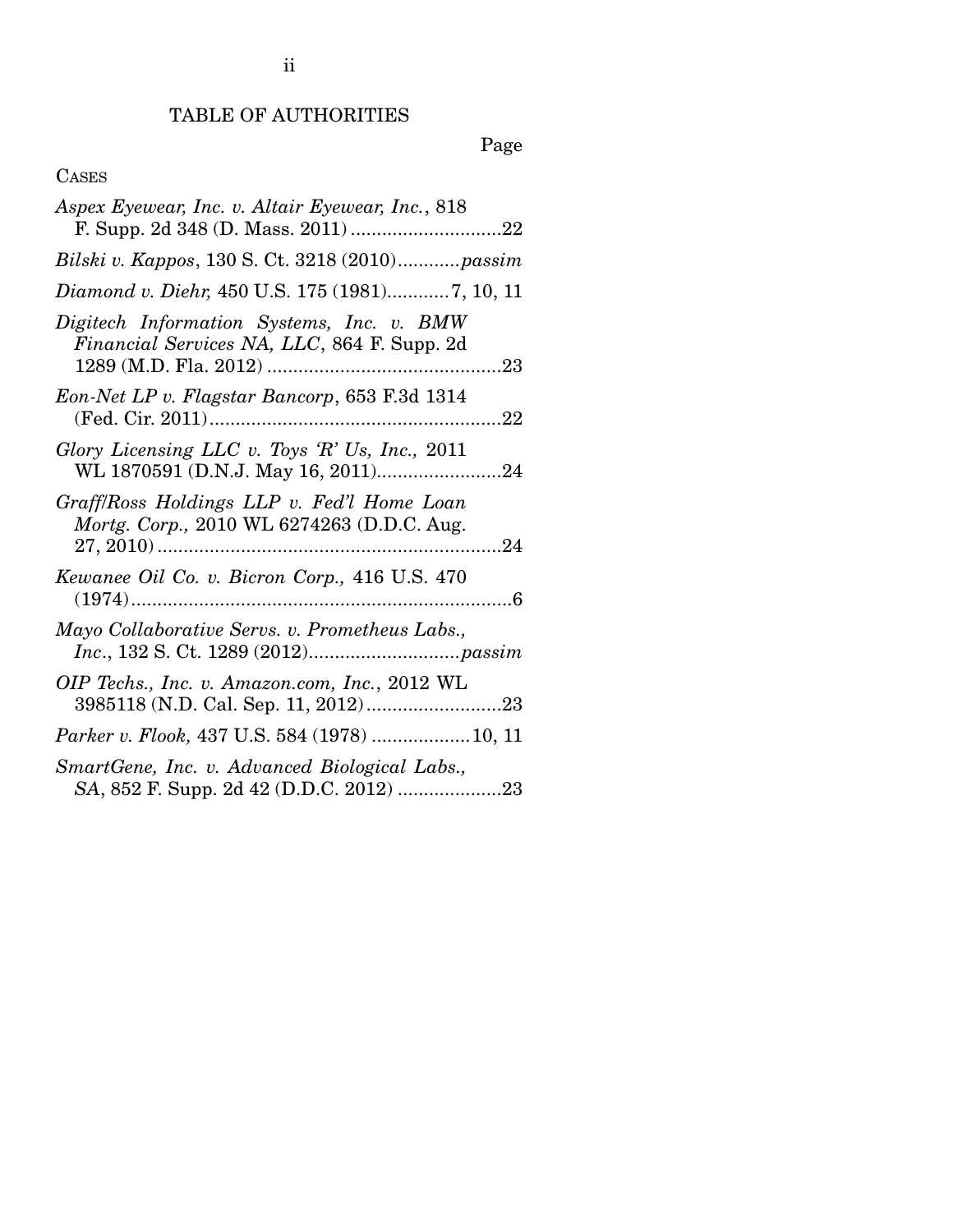## TABLE OF AUTHORITIES – Continued

|                                                 | Page |
|-------------------------------------------------|------|
| Steel Co. v. Citizens for a Better Environment, |      |
| Ultramercial, Inc. v. Hulu, LLC, 722 F.3d 1335  |      |
|                                                 |      |

# **STATUTES**

# **TREATISES**

| Am. Intell. Prop. Ass'n, Report of the Economic                                                                                                                                                                                           |  |
|-------------------------------------------------------------------------------------------------------------------------------------------------------------------------------------------------------------------------------------------|--|
| Colleen Chien, Patently-O, Patent Trolls by the<br>Numbers (Mar. 14, 2013) (available at http://<br>www.patentlyo.com/patent/2013/03/chien-patent-                                                                                        |  |
| David L. Schwartz, Courting Specialization: An<br><b>Empirical Study of Claim Construction Com-</b><br>paring Patent Litigation Before Federal Dis-<br>trict Courts and the International Trade<br>Commission, 50 Wm. & Mary L. Rev. 1699 |  |
|                                                                                                                                                                                                                                           |  |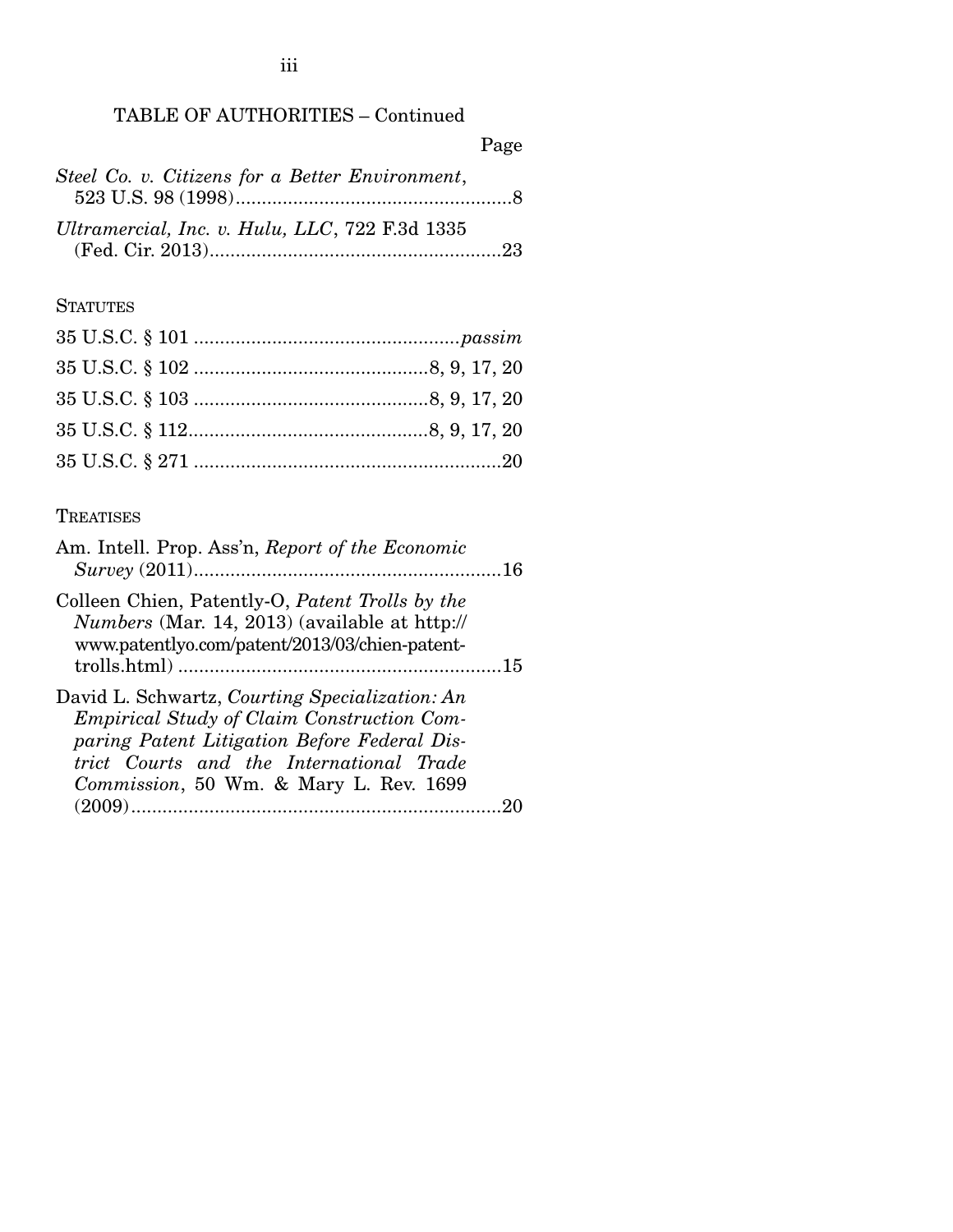# TABLE OF AUTHORITIES – Continued

|--|

| David Swetnam-Burland & Stacy O. Stitham,<br>Patent Law 101: The Threshold Test As<br>Threshing Machine, 21 Tex. Intell. Prop. L.J.                                                                                               |
|-----------------------------------------------------------------------------------------------------------------------------------------------------------------------------------------------------------------------------------|
| Erik Hovenkamp, Predatory Patent Litigation<br>(Aug. 5, 2013) (available at http://papers.ssrn.<br>com/sol3/papers.cfm?abstract_id=2308115)14                                                                                     |
| Executive Office of the President, Patent Asser-<br>tion and U.S. Innovation (June 2013)16                                                                                                                                        |
| James Bessen & Michael J. Meurer, Patent                                                                                                                                                                                          |
| James Bessen & Michael J. Meurer, The Direct<br>Costs from NPE Disputes, Boston Univ. School<br>of Law Working Paper No. 12-34 (June 28,<br>2012) (available at http://papers.ssrn.com/sol3/<br>papers.cfm?abstract_id=2091210)15 |
| James Bessen, A Generation of Software Pat-<br>ents, 18 B.U.J. Sci. & Tech. L. 241 (2012) 13, 14                                                                                                                                  |
| John R. Allison, Emerson H. Tiller & Samantha<br>Zyontz, Patent Litigation and the Internet,<br>2012 Stan. Tech. L. Rev. 1 (Feb. 14, 2012)13                                                                                      |
| John R. Allison, Mark A. Lemley & Joshua<br>Walker, Patent Quality and Settlement Among<br>Repeat Patent Litigants, 99 Geo. L.J. 677<br>13                                                                                        |
| Kyle Jensen, Patently-O, Counting Defendants<br>in Patent Litigation (available at http://www.<br>patentlyo.com/patent/2010/10/guest-post-counting-<br>defendants-in-patent-litigation.html)14                                    |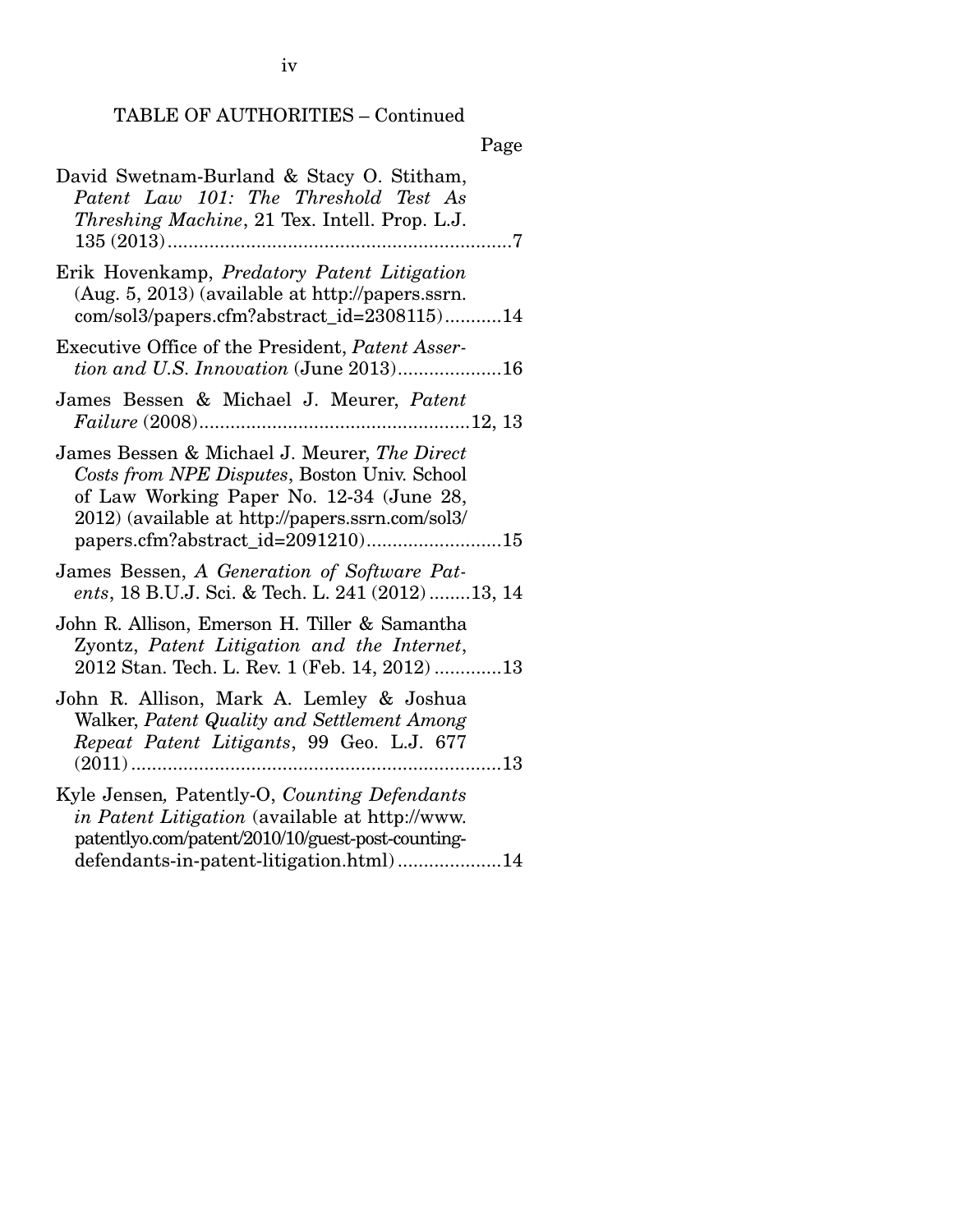v

## TABLE OF AUTHORITIES – Continued

| Local Patent Rules: Patent Rules Made Easy<br>(available at http://www.localpatentrules.com/)17                                                                                                                                       |
|---------------------------------------------------------------------------------------------------------------------------------------------------------------------------------------------------------------------------------------|
| Sara Jeruss, Robin Feldman & Joshua Walker,<br>The America Invents Act 500: Effects of Pat-<br>ent Monetization Entities on US Litigation,                                                                                            |
| Stijepko Tokic, The Role of Consumers in De-<br>terring Settlement Agreements Based on In-<br>valid Patents: the Case of Non-Practicing<br><i>Entities</i> , 2012 Stan. Tech. L. Rev. 2 (Jan. 9,                                      |
| Ted L. Field, "Judicial Hyperactivity" in the<br>Federal Circuit: an Empirical Study, 46                                                                                                                                              |
| U.S. Government Accountability Office, Report<br>to Congressional Committees, <i>Intellectual</i><br>Property: Assessing Factors That Affect<br>Patent Infringement Litigation Could Help<br>Improve Patent Quality, GAO-13-465 (Aug. |

# RULES

| Judge Rodney Gilstrap, Discovery Order - |  |
|------------------------------------------|--|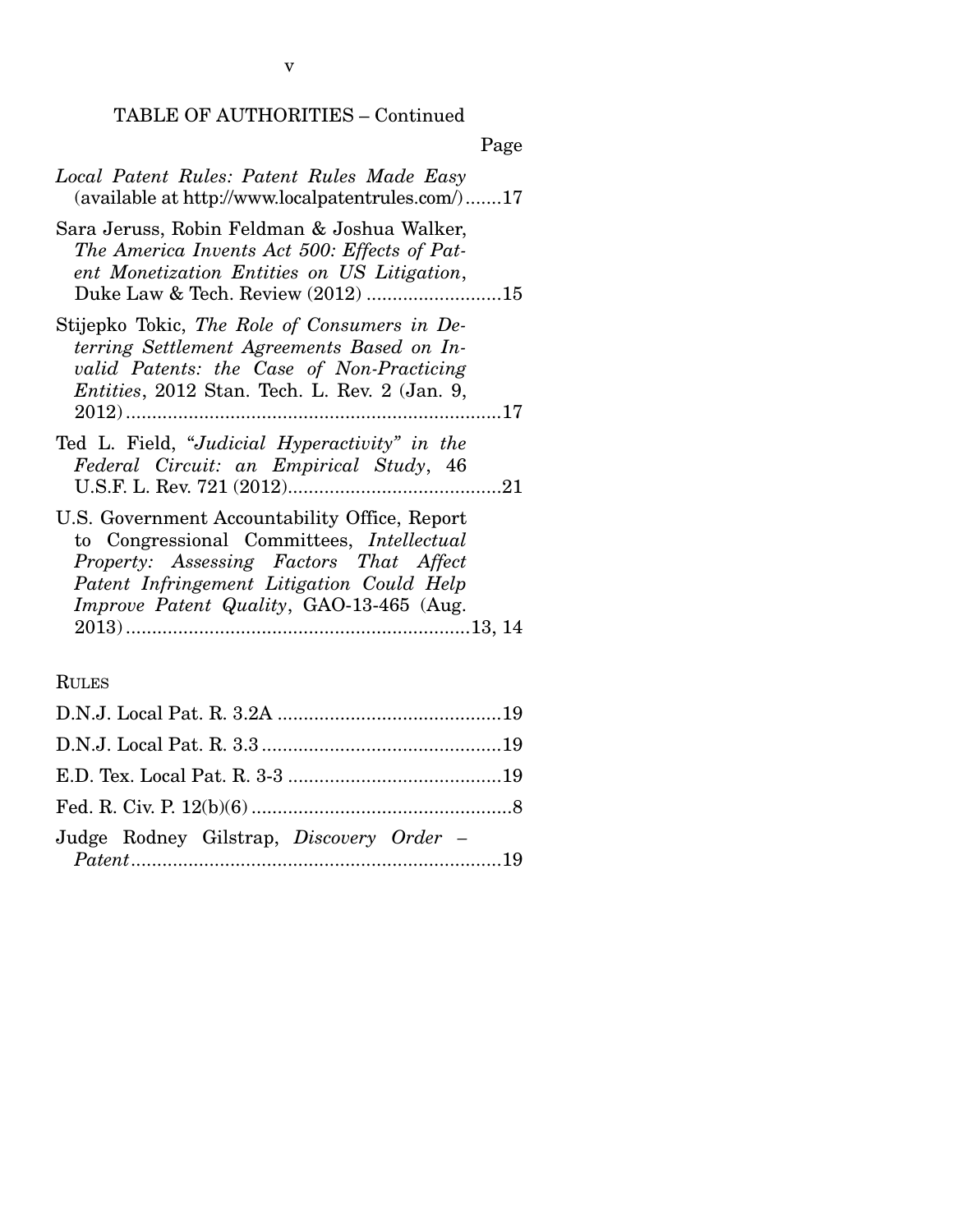### vi

### TABLE OF AUTHORITIES – Continued

| Page |
|------|
|      |
|      |
|      |
|      |
|      |
|      |

#### OTHER AUTHORITIES

|  | General Robert E. Lee, Farewell Address to  |  |
|--|---------------------------------------------|--|
|  | Army of Northern Virginia (Apr. 10, 1865)21 |  |
|  | Hermann Hesse, The Glass Bead Game24        |  |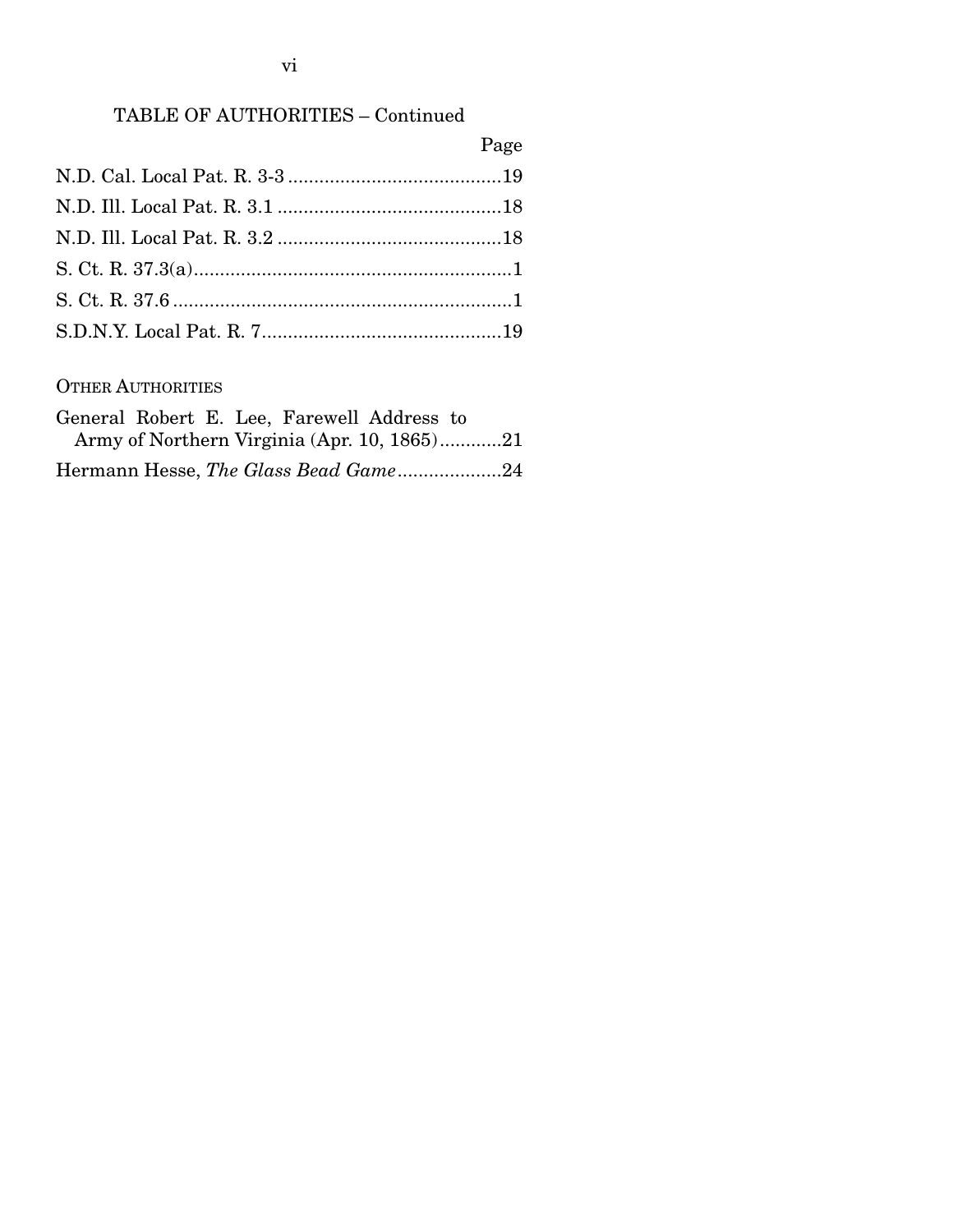#### **INTEREST OF** *AMICI CURIAE*

*Amici Curiae* Balsam Hill LLC; Chico's FAS, Inc.; Crutchfield Corporation; Dillard's, Inc.; Express, Inc.; Food Marketing Institute; Hasbro, Inc.; JAND, Inc. d/b/a Warby Parker; J. Crew Group, Inc.; Jill Acquisition LLC; L Brands, Inc.; L. L. Bean, Inc.; Macy's, Inc.; Main Sequence Technology, Inc.; National Restaurant Association; Newegg, Inc.; Overstock.com, Inc.; Parke-Bell Ltd. Inc. d/b/a Touch of Class Catalog; Presidio International, Inc. d/b/a A/X Armani Exchange; QVC, Inc.; Retail Litigation Center, Inc.; SkyMall, Inc.; and The Talbots, Inc. (collectively, the "Retailers") submit this brief in support of neither  $party<sup>1</sup>$ 

 The Retailers do not seek to pick a winner or loser in this litigation, but rather to urge the Court to adopt a threshold test for patentability under 35 U.S.C. § 101, namely, that computer-implementation cannot create patentable subject matter. The Retailers' interest is in an early resolution of the gateway issue of subject matter eligibility because the alternative – lengthy and expensive discovery, invalidity and infringement analysis, claim construction, trial, and

 $<sup>1</sup>$  In accordance with S. Ct. R. 37.3(a), all parties have con-</sup> sented to the filing of this brief. The Petitioner and Respondents have filed consent letters with the Clerk. Pursuant to S. Ct. R. 37.6, counsel for *Amici* state that no counsel for a party authored this brief in whole or in part, and no person or entity other than *Amici* or their counsel made a monetary contribution to the preparation or submission of this brief.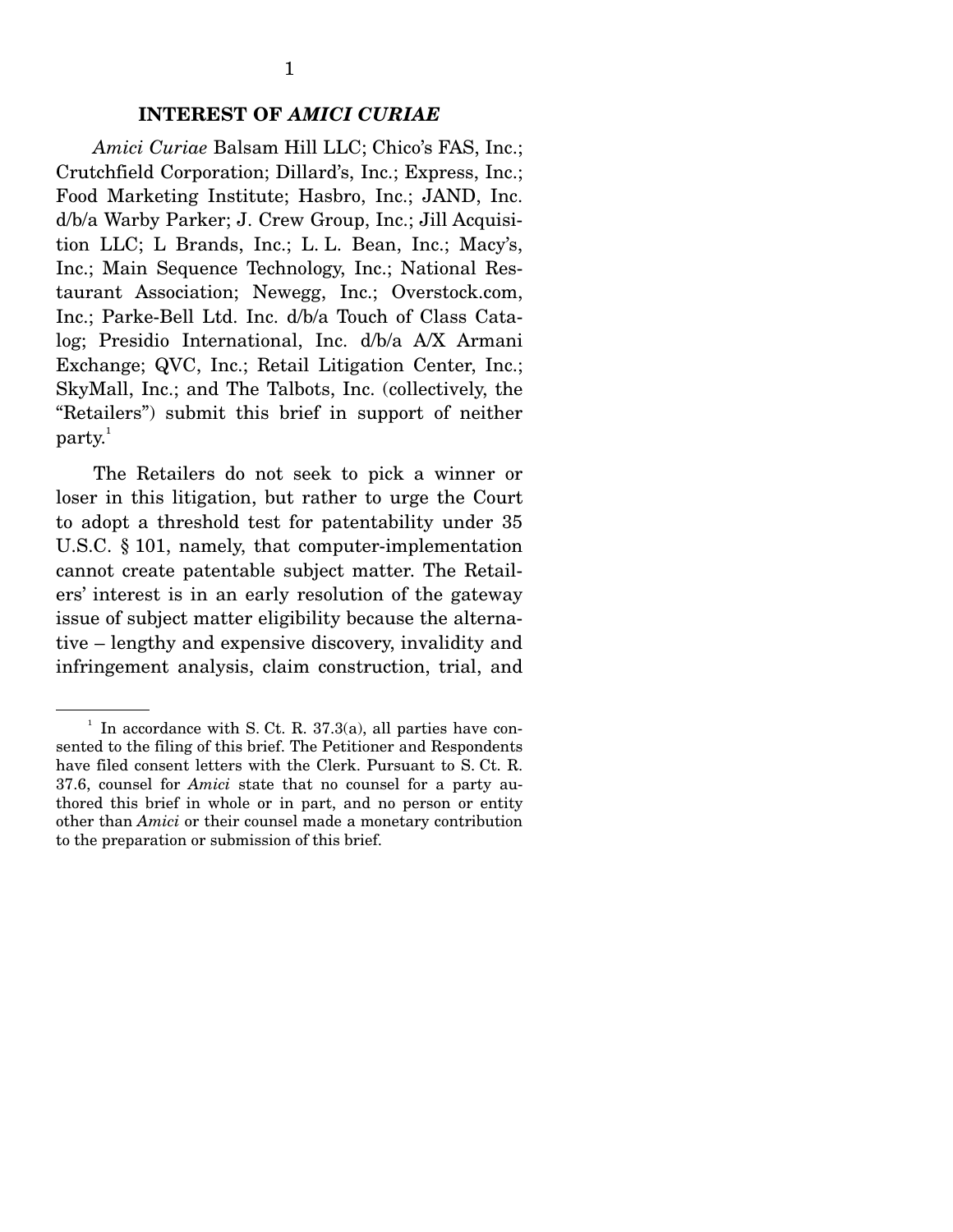appeal before patentability can be resolved finally by a fractured Federal Circuit – virtually guarantees that most companies will accept a cost-of-litigation settlement rather than find out whether the alleged invention is actually patentable. As a practical matter, delaying a decision on this dispositive issue until at or after trial means that the most basic question of all – does this invention qualify for patent protection? – will rarely, if ever, get answered.

 The Retailers have numerous differences among them. Some of them have only an online presence, while others also have brick-and-mortar stores. Some of them began as catalog sellers, while others began in a storefront. Some of them are located in a handful of locations, while others are organizations that represent tens of thousands of retailers, restaurants, retail food stores, and pharmacies located in every corner of the country. Some of them began many years ago, while others grew up with the Internet. Some of them are start-ups, while others are household names. They have their headquarters from Maine to California. They sell a vast array of products and services – from food to electronics to home furnishings to fashion wear – that cost from less than a dollar to many thousands of dollars.

 What the Retailers have in common is simple – they have websites and mobile applications through which people can purchase, browse, or order their different products, offerings, or services. And, because they have websites and mobile applications, they have been sued, repeatedly, for patent infringement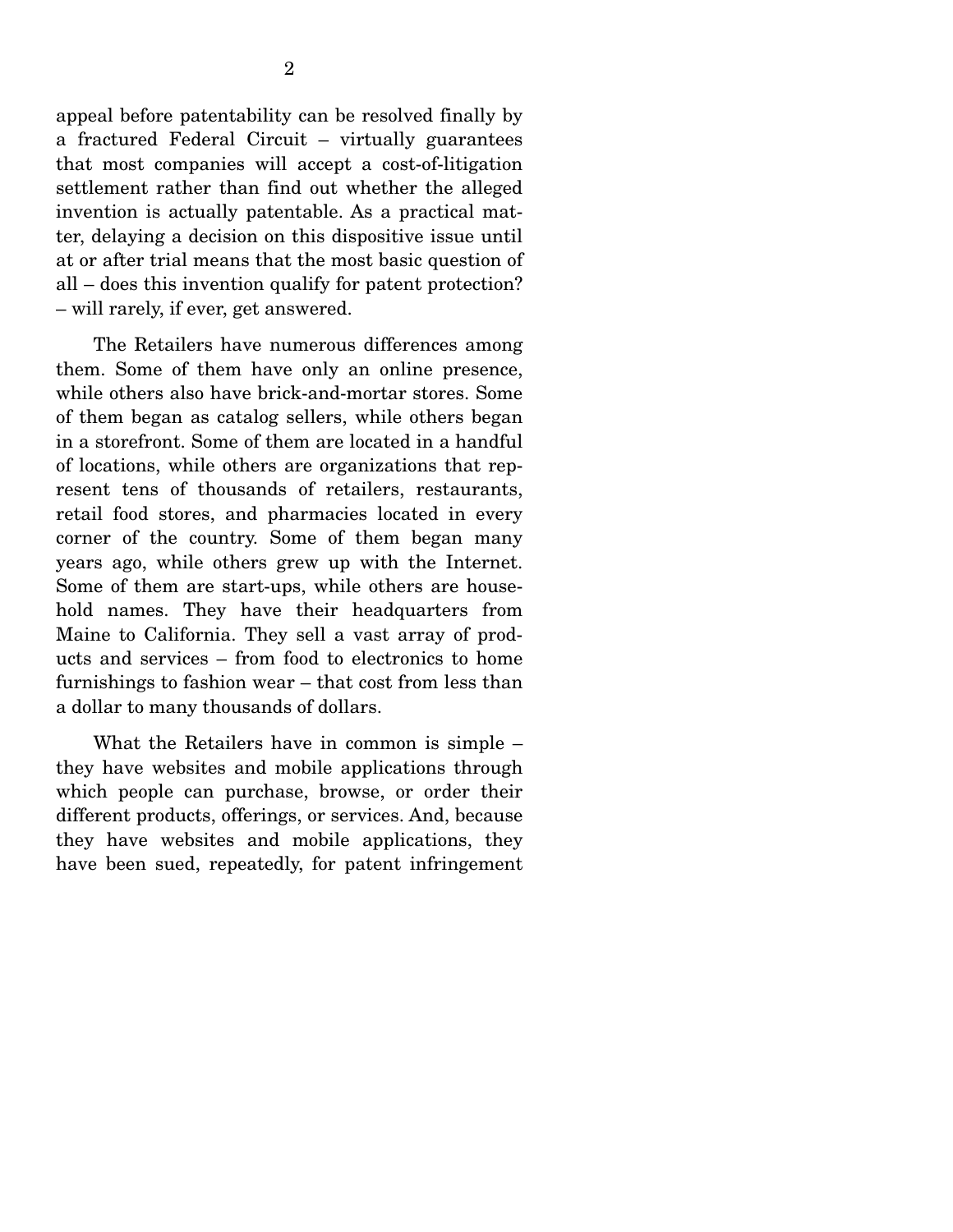in cases in which a plaintiff claims that some feature of their website or mobile application infringes a computer-implemented patent, and the plaintiff seeks a percentage of their online revenues, which can amount to millions of dollars. The Retailers regularly defend lawsuits brought under patents asserted against their use online of computerized retailing cornerstones that have been around for ages – *e.g.*, the display of catalog-style images and text *on a web page*, the ability to order food *on a computer*, or the ability to flip back to previously viewed product pages *on a website*, and the like – without any regard to the myriad of ways in which those ideas are actually implemented or the details that differentiate one website from another.

 Faced with a lawsuit, usually filed in a distant jurisdiction, that will certainly cost hundreds of thousands, if not millions of dollars to litigate to a conclusion years later, and faced with patent jurisprudence that is anything but certain, the Retailers must make a decision whether to litigate or settle without being able to determine whether or not the alleged invention is even patentable until all appeals have been exhausted. The Retailers' interest in this case is, as a result, intensely practical. They seek a bright-line rule of law concerning patentability that can be applied at the outset of litigation, and thus comports with this Court's direction that courts address subject matter eligibility as a "threshold" issue. *Bilski v. Kappos*, 130 S. Ct. 3218, 3225 (2010). Such a rule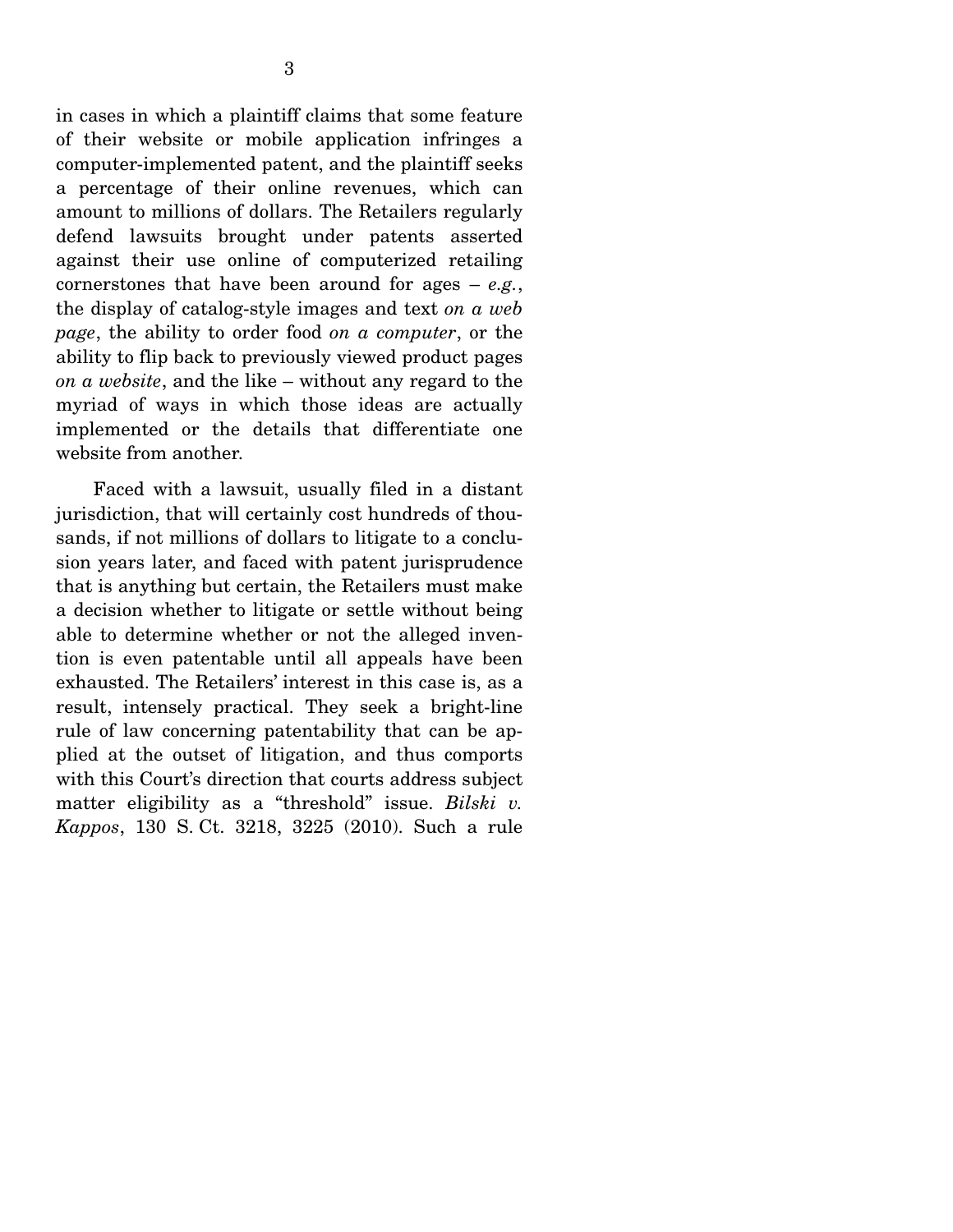would yield quicker, better, and less expensive outcomes.

--------------------------------- ---------------------------------

#### **SUMMARY OF ARGUMENT**

 The Retailers seek a clear rule of law concerning patentability that can be applied at the beginning of a lawsuit. Whether or not a claimed invention is patentable under 35 U.S.C. § 101 should be a threshold issue that can be addressed in many, if not most, cases on a motion to dismiss at the start of the litigation. This not only follows as a straight line from this Court's recent patent decisions, but is necessary to fulfill the mandate of Section 101, which, after all, is entitled "Inventions Patentable." It makes no sense to answer the complicated and costly questions whether a patent is infringed or is anticipated or obvious in light of some prior art, or anything else, if the underlying invention is not even patentable. It would be like being forced by the DMV to pay for expensive repairs on a used car in order to obtain a new inspection sticker only to be told after the car passes inspection that the person who sold you the car never had title to it in the first place.

 Furthermore, the threshold test to the question presented to this Court should be that computerimplementation cannot create patentable subject matter. Just as a putative inventor cannot simply recite a law of nature and then add the instruction "apply the law," *Mayo Collaborative Servs. v. Prometheus Labs.,*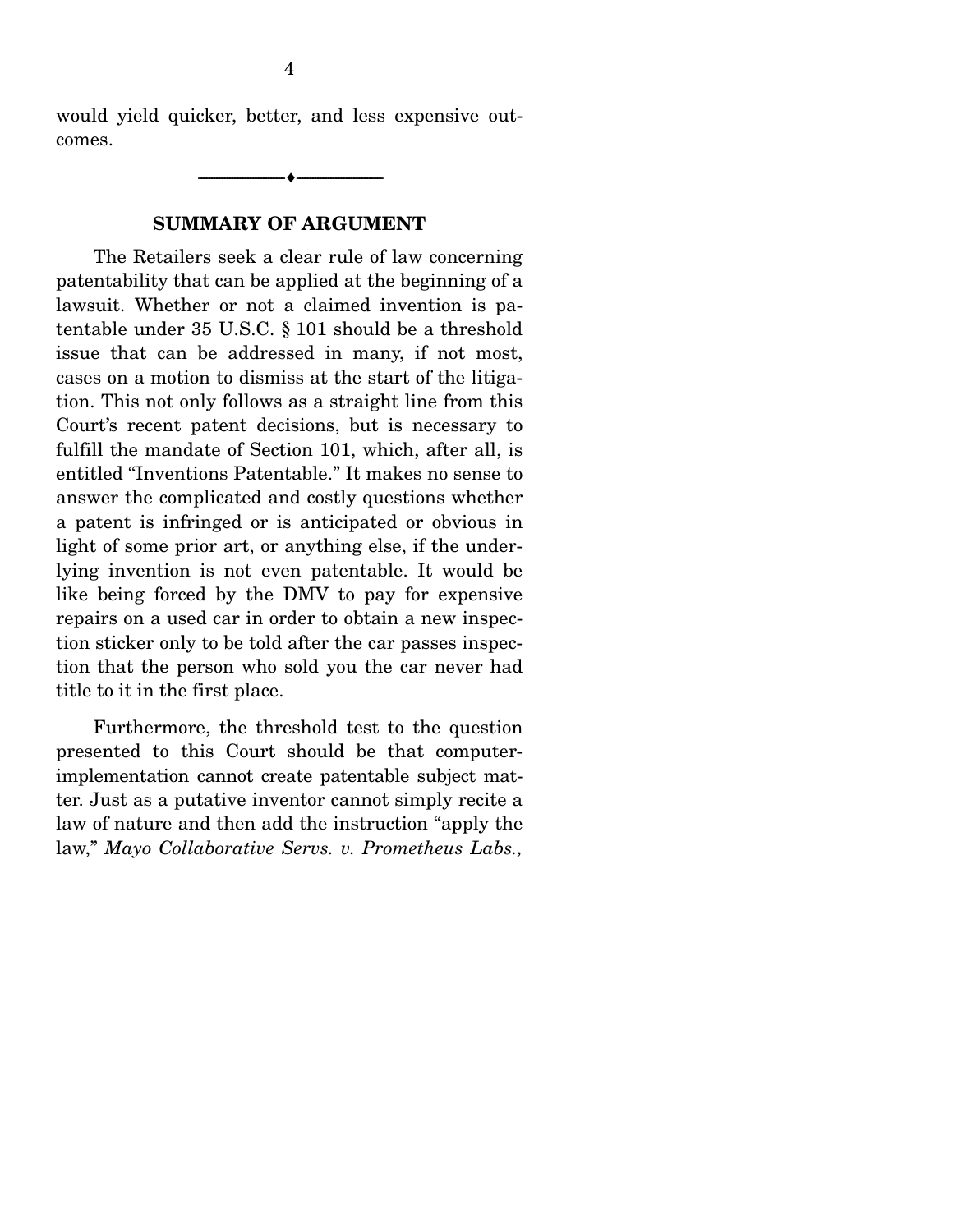*Inc*., 132 S. Ct. 1289, 1297 (2012), a putative inventor cannot simply recite an abstract idea or general idea and then add the instruction "apply it on a computer." Computer-implementation, alone, cannot create patentable subject matter.

 Currently, there is not a single rule of law that can be applied either at the outset or the conclusion of litigation to address this issue. The splintered six opinions spanning over 125 pages from the *en banc* Federal Circuit, none of which represents the opinion of a majority of that court, means that no one can be certain what is patentable until they learn the makeup of their panel on appeal.

 This lack of certainty has serious, real-world consequences. Computer-implemented patents are among the fastest growing category of patents, the patents most likely to be litigated, and the patents least likely to be found valid and infringed if litigated to the bitter end. Further, they are more likely than others to be asserted against companies that merely use the accused software, such as retailers who sell goods over the Internet, and not the companies that wrote the accused source code. Because of the cost of reaching the bitter end, in which non-infringement and invalidity will only be determined finally after defendants will have expended enormous, usually unrecoverable, sums, computer-implemented patents are also among the patents least likely to be litigated to a final judgment, particularly by companies that use, but did not create, the accused technology. So long as the plaintiff prices a settlement below the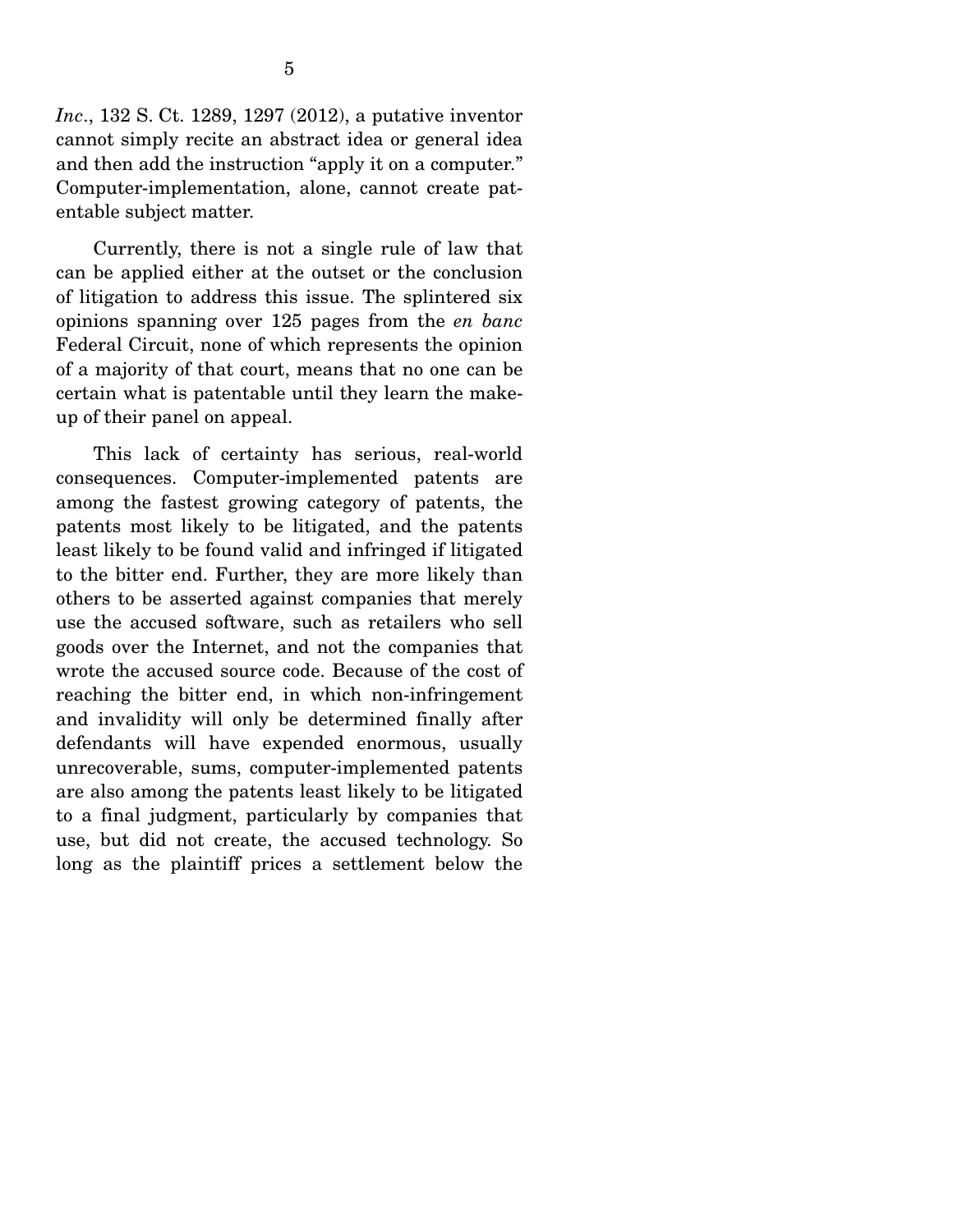enormous costs of full-blown litigation, which is the norm in this arena, most defendants will opt for a cost-of-litigation settlement instead of litigating the patentability of even the gauziest of patents. Thus, even if a panel of academics could agree on a definition of patentability, if it is not expressed in a clear legal rule that can be applied at the beginning of the litigation by a district court judge, it will remain academic for most defendants.

#### **ARGUMENT**

--------------------------------- ---------------------------------

### **I. THE COURT SHOULD ADOPT A THRESHOLD TEST THAT COMPUTER-IMPLEMENTATION CANNOT CREATE PATENTABILITY UNDER SECTION 101.**

#### **A. The Court Should Reaffirm That Patentability Under Section 101 Is A Threshold Test.**

 "[N]o patent is available for a discovery, however useful, novel, and nonobvious, unless it falls within one of the express categories of patentable subject matter." *Kewanee Oil Co. v. Bicron Corp.*, 416 U.S. 470, 483 (1974) (brackets added). Title 35 U.S.C. § 101, entitled "Inventions Patentable," sets forth the metes and bounds of what is patentable, and what is not.

 The initial question is whether Section 101 is a threshold test, or not. Although this issue sharply divides the Federal Circuit and lower courts, *see*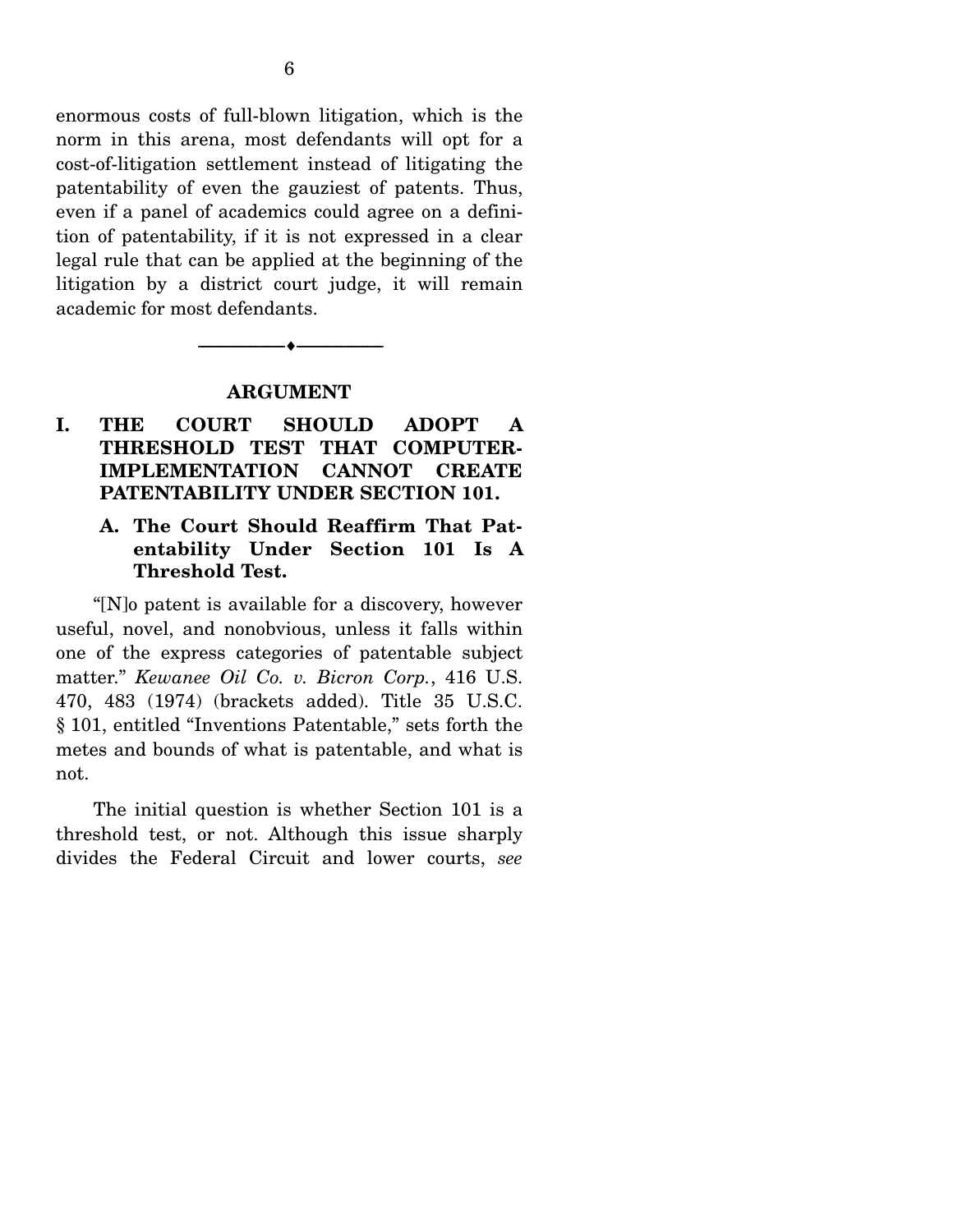David Swetnam-Burland & Stacy O. Stitham, *Patent Law 101: The Threshold Test As Threshing Machine*, 21 Tex. Intell. Prop. L.J. 135 (2013), it does not divide this Court.

 In *Bilski v. Kappos*, 130 S. Ct. 3218 (2010), the Court held that "[t]he § 101 patent-eligibility inquiry is only a threshold test." *Id*. at 3225 (brackets added). Although Justice Stevens and the other concurring Justices disagreed on the proper standard to conclude likewise that Bilski's claimed invention was not patentable, on the role of Section 101, there was no daylight between the majority and concurrence: "Section 101 imposes a threshold condition." *Id*. at 3236 (Stevens, J., concurring in the judgment).

 In *Mayo Collaborative Servs. v. Prometheus Labs., Inc*., 132 S. Ct. 1289 (2012), the Court unanimously found that Prometheus' striving for a patent came up short because it was attempting to claim a law of nature, which is an implicit exclusion from patentability under Section 101:

The Court has long held that this provision contains an important implicit exception. "[L]aws of nature, natural phenomena, and abstract ideas" are not patentable.

*Id*. at 1293 (brackets added by Court and quoting *Diamond v. Diehr*, 450 U.S. 175, 185 (1981) (other citations omitted).

 Significantly, for present purposes, the Court rejected the Government's *amicus curiae* argument that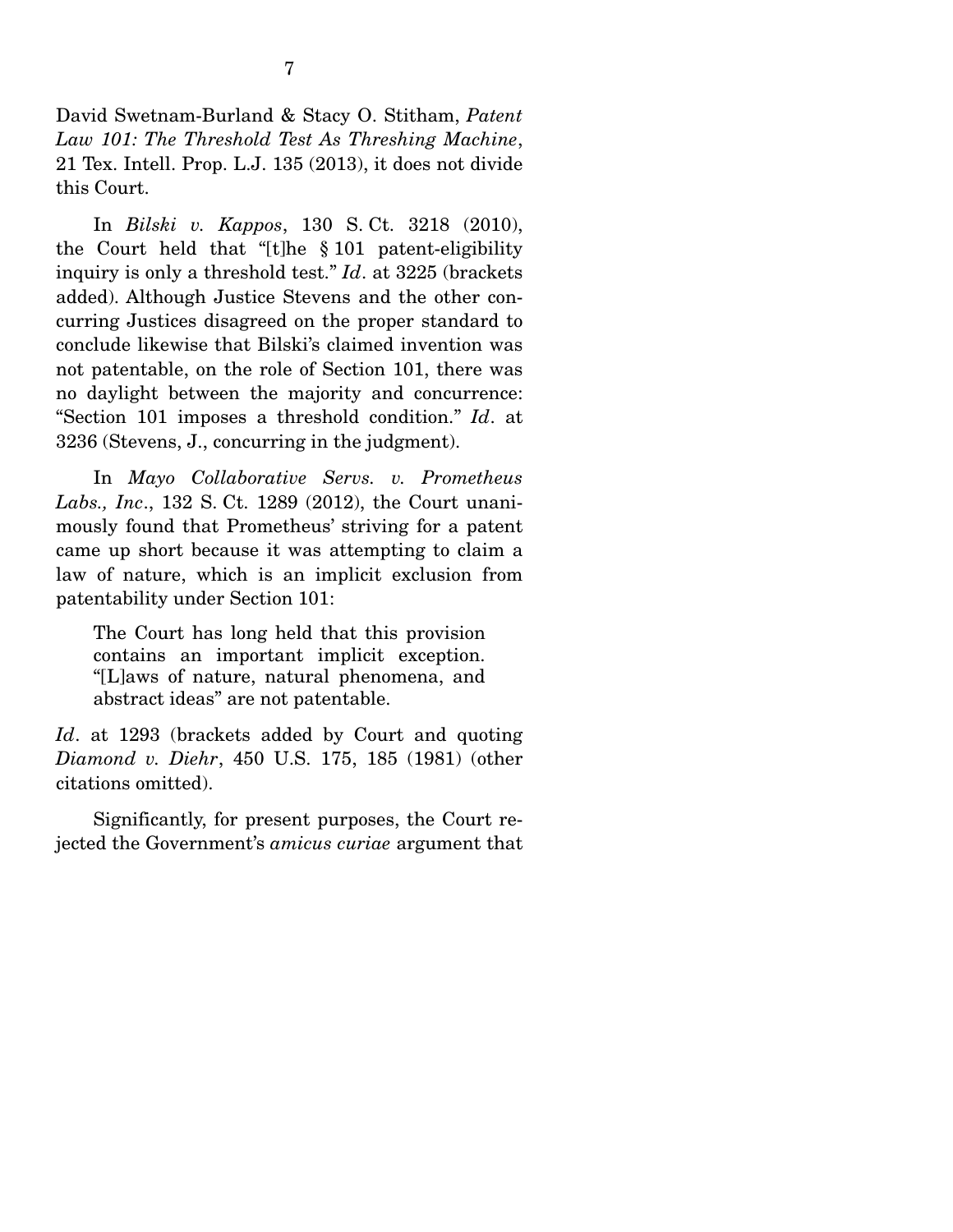other provisions of the Patent Act governing novelty, obviousness, and written description (35 U.S.C. §§ 102, 103, 112) can better perform the "screening function" than 35 U.S.C. § 101. *See Mayo*, 132 S. Ct. at 1303. "This approach, however, would make the 'law of nature' exception to § 101 patentability a dead letter." *Mayo*, 132 S. Ct. at 1303. "And to shift the patent-eligibility inquiry entirely to these later sections risks creating significantly greater legal uncertainty, while assuming that those sections can do work that they are not equipped to do." *Id*. at 1304. In other words, the unanimous Court reaffirmed in *Mayo* that Section 101 should continue to perform its unique and uniquely important "screening function" as a "threshold test."

 Just as subject matter jurisdiction is a threshold issue that may be more difficult to decide than other issues in a lawsuit, but nevertheless should be decided before turning to the merits of the lawsuit precisely because it is a threshold issue, *see Steel Co. v. Citizens for a Better Environment*, 523 U.S. 98 (1998), patentability should be decided at the outset of the litigation before turning to issues that are specific to the patent-in-suit. Although motions to dismiss under Section 101 certainly will not dispose of all meritless patent lawsuits, that is not a reason to deny Section 101 its role as a threshold test, any more than the inability of motions to dismiss to weed out all meritless lawsuits would be a reason to eliminate Federal Rule of Civil Procedure Rule 12(b)(6).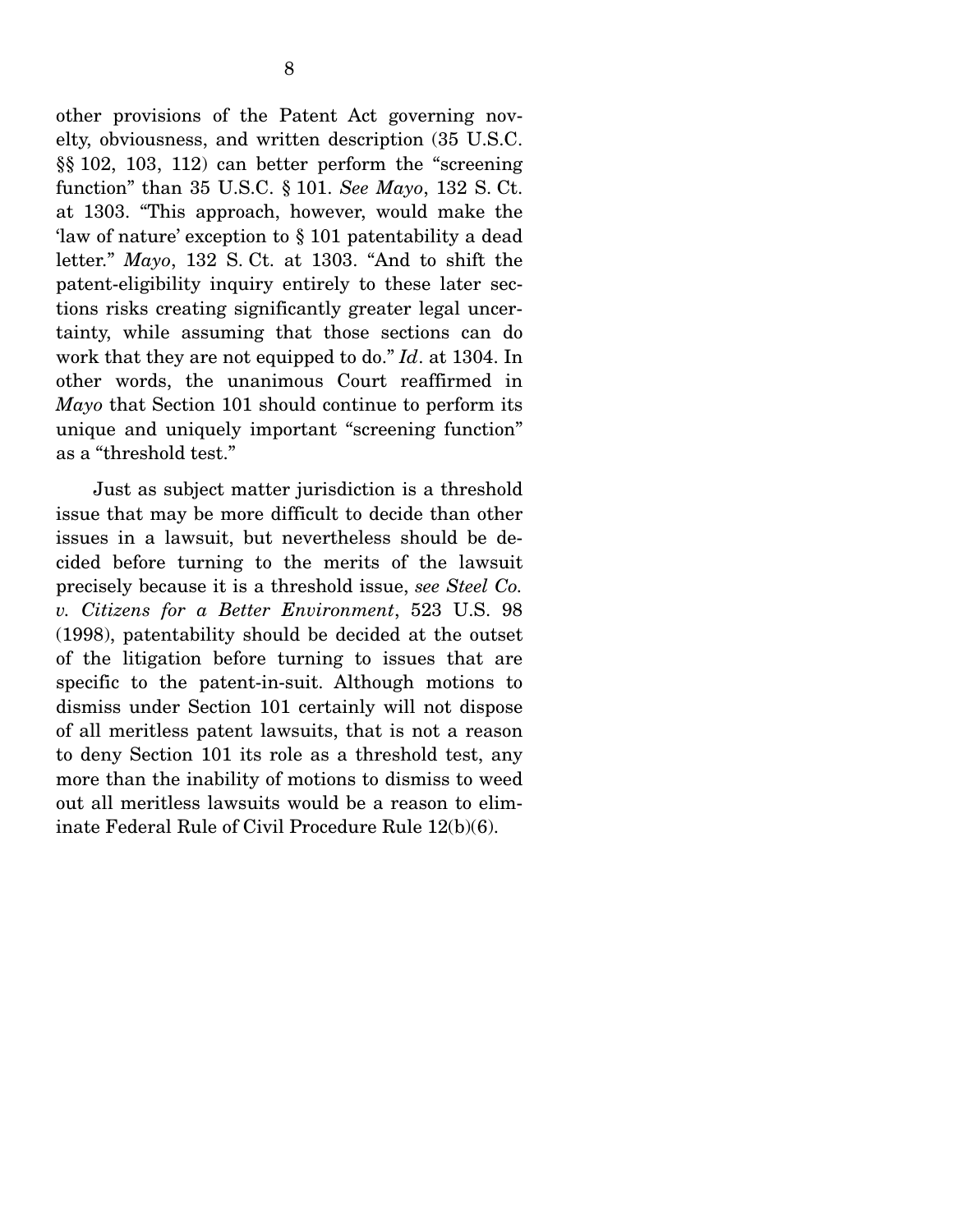For the Retailers, treating patentability as a threshold test subject to a motion to dismiss, instead of just another validity defense to be resolved eventually, is not a distinction without a difference. Patentability under Section 101 is a doctrine that is different in kind from anticipation, obviousness, and the other invalidity defenses found in Sections 102, 103, and 112. While those doctrines assess the validity of a claim against specific prior art references or standards of adequacy of the patent's specification, Section 101 asks a court to police the boundaries of what can and cannot be patented, a different enterprise with a different set of aims. If the former sections tell us whether a patentee played the game by the rules, the latter section tells us whether he or she was playing the game at all.

 The practical consequence is that anticipation, obviousness, and the other invalidity defenses found in Sections 102, 103, and 112 generally require extensive, expensive, discovery, prior art searching, invalidity analysis, claim construction, expert reports and depositions, and the other accoutrements of patent litigation before the district court can address them, either on summary judgment or at trial. In contrast, patentability under Section 101 can – and should – be addressed as a legal issue at the outset of the lawsuit on a motion to dismiss. Given the practical problems discussed below that the Retailers and others face in litigating patent cases to a final judgment, treating patentability as a threshold issue or not will largely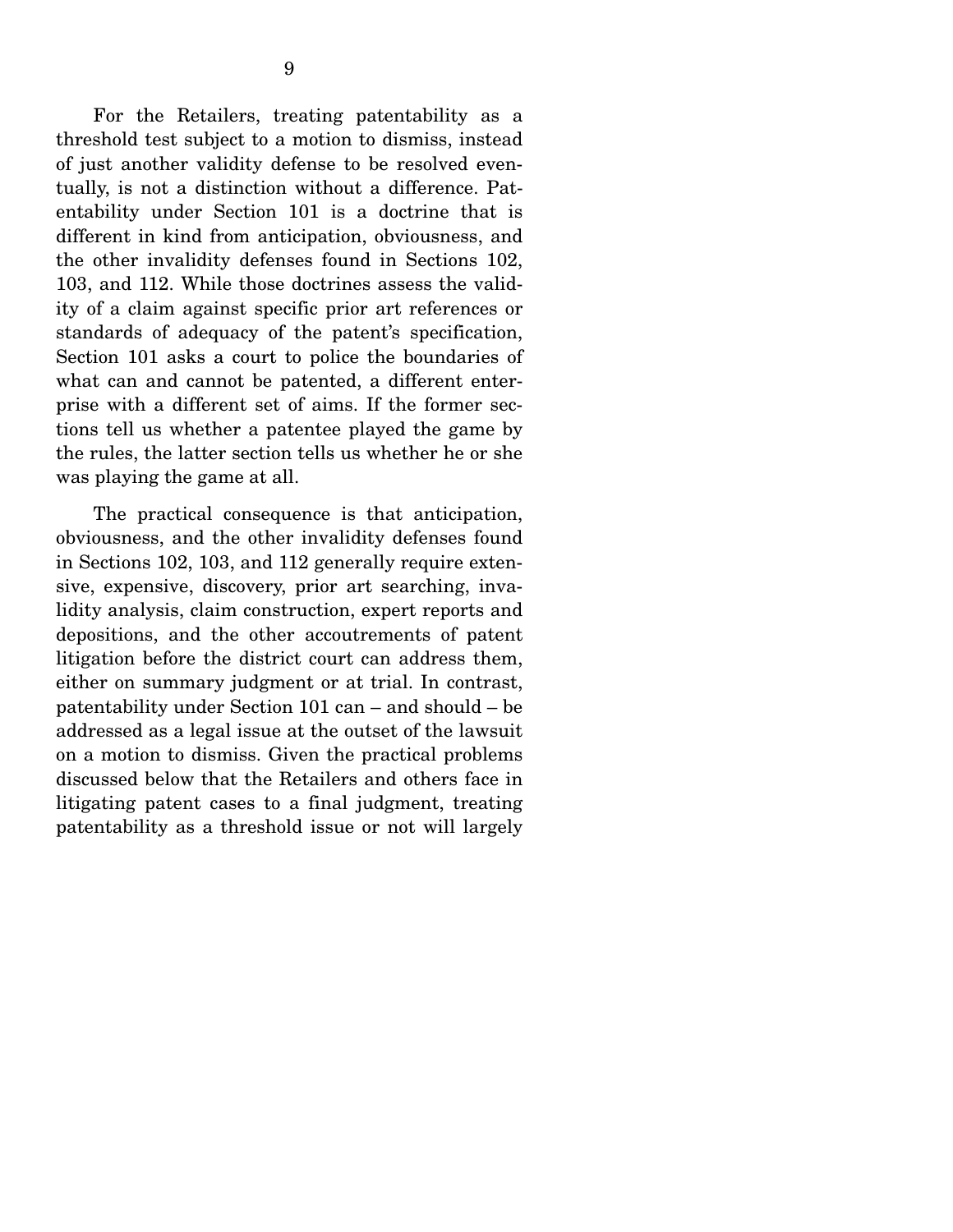determine in almost every case whether patentability is ever addressed by a court.

#### **B. The Court Should Hold That Computer-Implementation Cannot Create Patentability.**

 Abstract ideas cannot be patented, no matter how novel and useful. *Diehr*, 450 U.S. at 185. Furthermore, since at least 1978, the Court has made clear that "the prohibition against patenting abstract ideas 'cannot be circumvented by attempting to limit the use of the formula to a particular technological environment' or adding 'insignificant postsolution activity.' " *Bilski*, 130 S. Ct. at 3230 (quoting *Diehr*, 450 U.S. at 191-92, and citing *Parker v. Flook*, 437 U.S. 584 (1978)).

 "*Flook* rejected '[t]he notion that post-solution activity, no matter how conventional or obvious in itself, can transform an unpatentable principle into a patentable process.'" *Bilski*, 130 S. Ct. at 3230 (brackets added by Court and quoting *Flook*, 437 U.S. at 590). Applying *Flook*, the Court recently concluded that "[p]urely 'conventional or obvious' '[pre]-solution activity' is normally not sufficient to transform an unpatentable law of nature into a patent-eligible application of such a law." *Mayo*, 132 S. Ct. at 1298 (brackets added by Court and citations omitted). Thus, "[a] patent . . . could not simply recite a law of nature and then add the instruction 'apply the law.'" *Id.* at 1297 (ellipsis and brackets added).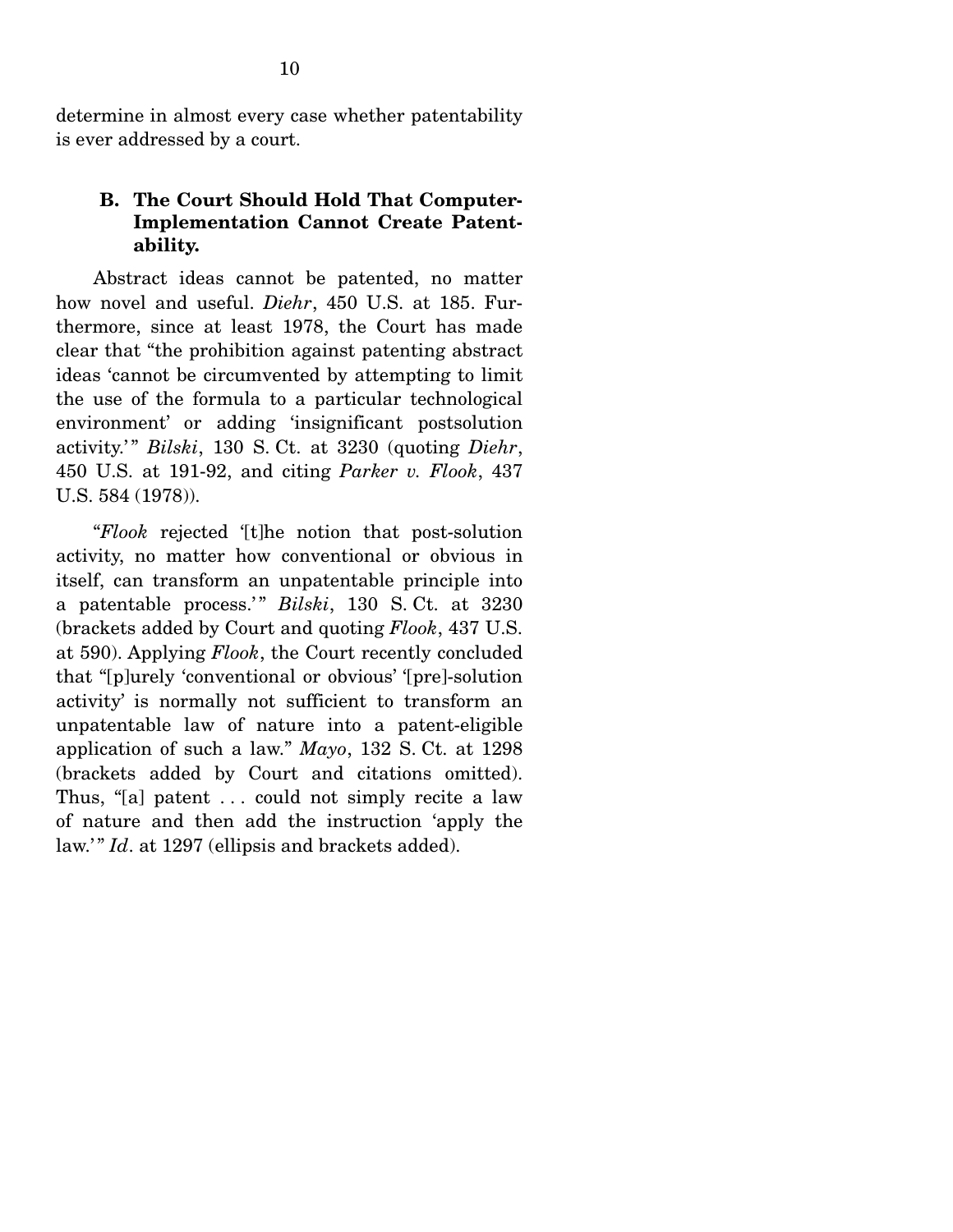So, too, here. A patent cannot simply recite a general concept or abstract idea, and then add the instruction "apply using a computer" or "apply it on the Internet." Plaintiffs have repeatedly filed suits, and obtained significant settlements, based on patents asserted against computerized versions of concepts that have been around for ages, such as the ability to interact with a live customer service representative *over the Internet*, or the ability to calculate nutritional information *on a website*, and the like, regardless of the manner in which those concepts are actually implemented on the Internet or computer. In each of these examples, the patentee has taken a general retailing concept and simply added a "conventional or obvious" activity once the Retailers had e-commerce websites, namely, "apply using a computer" or "apply it on the Internet."

 Computer-implementation should bear on the patent eligibility question only if it contributes meaningfully to narrow the scope of the claimed invention to a single, concrete application of an abstract idea for a novel and specific purpose, in the same manner in which a mathematical formula can be used narrowly to define a novel and specific industrial process new to the field. *See Diehr*, 450 U.S. at 192-93. Computerimplementation alone is not enough. The easily applied rule, therefore, that the Retailers derive from *Flook*, *Diehr*, *Bilksi*, and *Mayo* is that computerimplementation alone cannot create patentability under Section 101.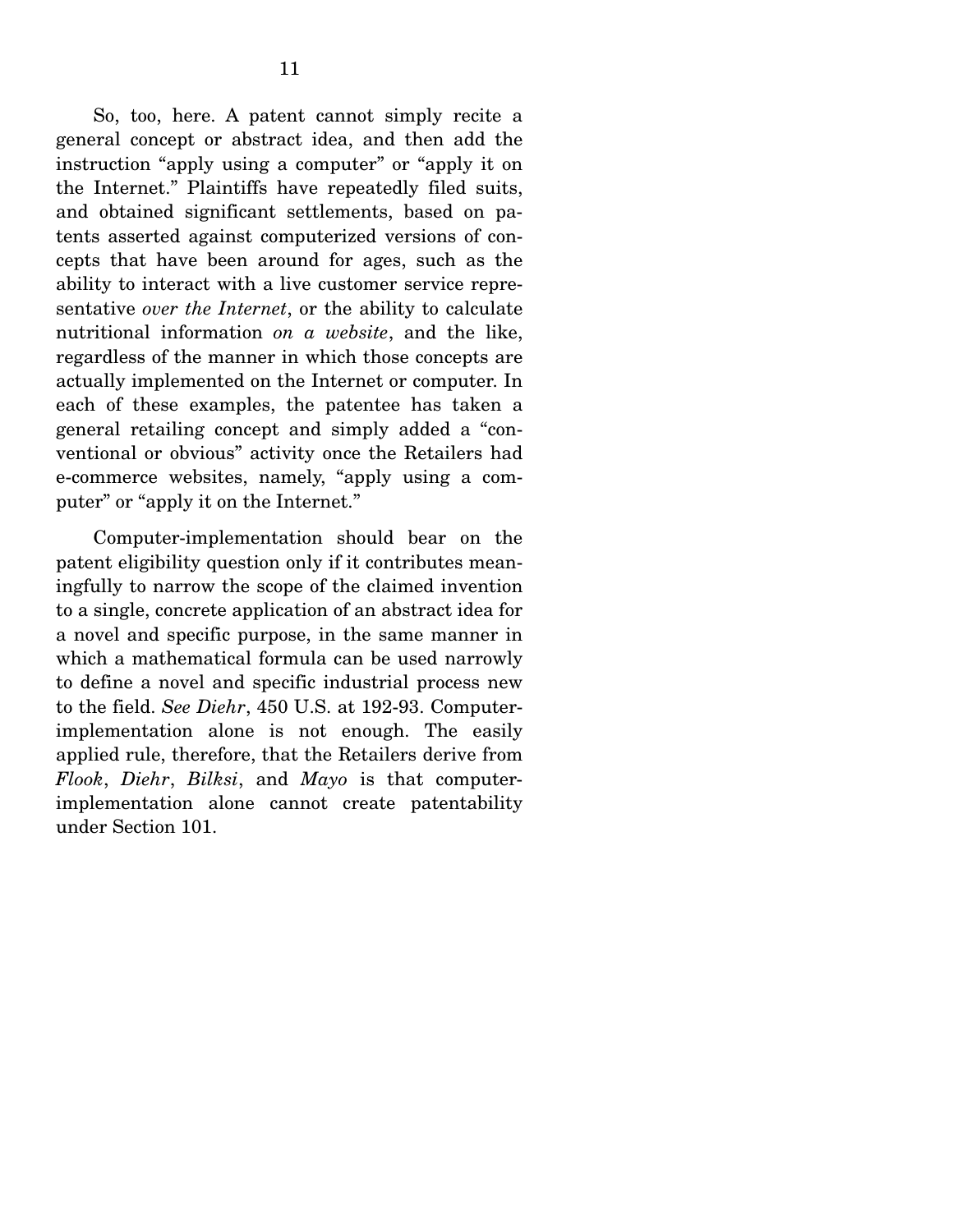### **II. PRACTICAL CONSIDERATIONS OFTEN PRE-VENT RETAILERS FROM LITIGATING EVEN WEAK COMPUTER-IMPLEMENTED PATENTS.**

 The Retailers, like most pragmatic business enterprises, do not savor time spent on the finer points of patent doctrine. They feel the urgency for a clear rule of patent eligibility in the field of computerimplemented patents because that issue directly impacts their businesses on a daily basis. The sense of urgency is real because there is a significant and accelerating problem of weak computer-implemented patents being used to extract enormous unearned sums from retailers and other businesses.

 To summarize, empirical studies demonstrate that a confluence of factors – the generally low quality of computer-implemented patents, the uncertainty of patent litigation outcomes, and the rising costs of patent infringement litigation – have combined to create an untenable situation. Computer-implemented patents are *more* likely to be litigated yet *less* likely to be valid. At the same time, lawsuits under computerimplemented patents are the *least* likely to reach claim construction, let alone judgment on the merits. In other words, external factors, chiefly expense and uncertainty, are leading companies to settle the very cases that the merits suggest they ought to defend most vigorously.

 A 2008 estimate put the number of software patents at over 200,000. *See* James Bessen & Michael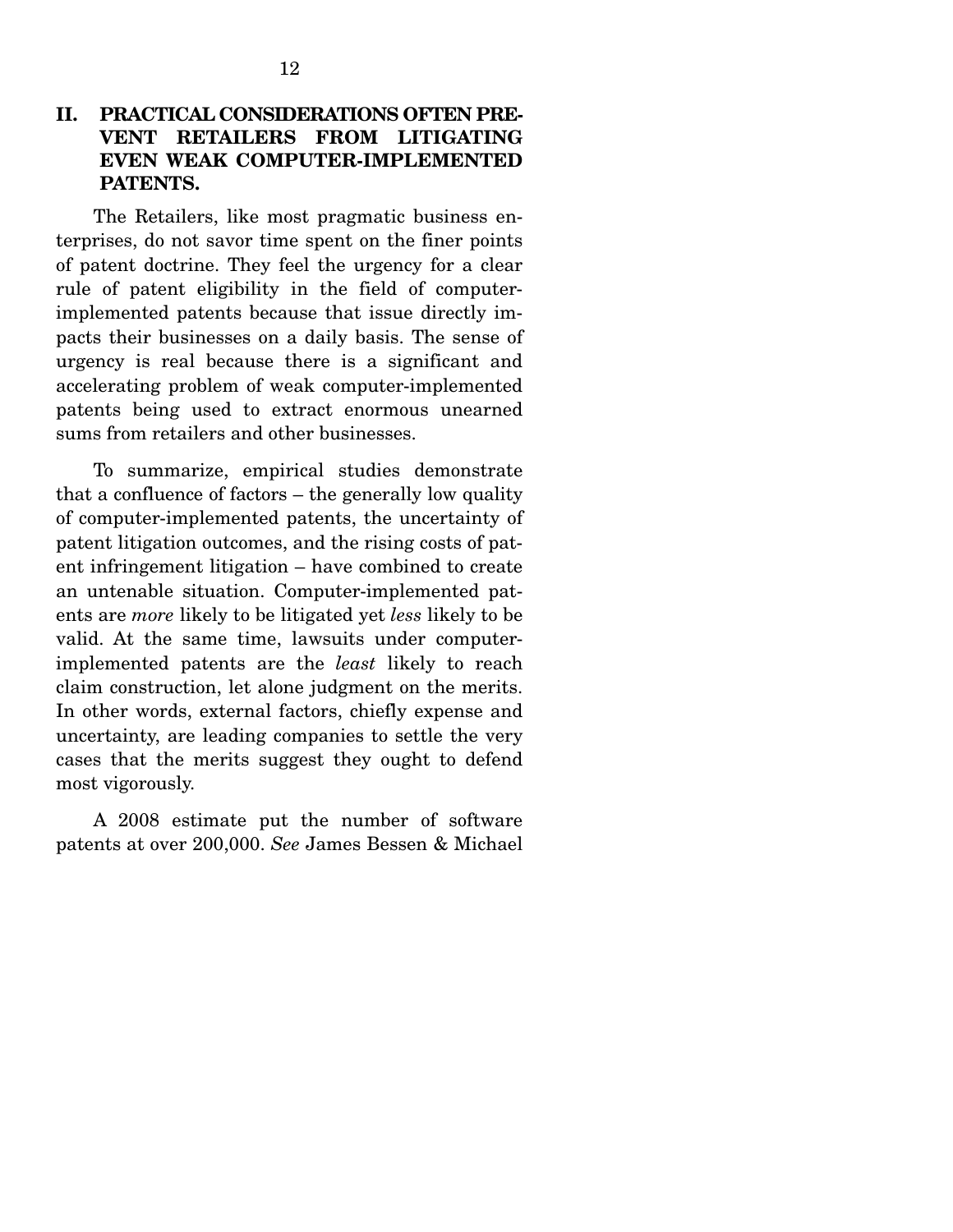J. Meurer, *Patent Failure* 22 (2008). Of these, some 11,000 covered some aspect of the Internet. *Id*. at 8-9. Since that time, the number of software patents has increased dramatically. James Bessen, *A Generation of Software Patents*, 18 B.U.J. Sci. & Tech. L. 241, 252-53 & Fig. 1 (2012). The Government Accountability Office recently estimated that as of 2011, patents related to software made up more than half of all issued patents. U.S. Government Accountability Office, Report to Congressional Committees, *Intellectual Property: Assessing Factors That Affect Patent Infringement Litigation Could Help Improve Patent Quality*, GAO-13-465 at 13 (Aug. 2013) ("GAO Report").

 Data on litigation outcomes suggest that computerimplemented patents are of lower quality compared with patents in other fields. *See* John R. Allison, Mark A. Lemley & Joshua Walker, *Patent Quality and Settlement Among Repeat Patent Litigants*, 99 Geo. L.J. 677, 680 (2011) (software patent-owners overall win only 12.9% of their cases.). Even so, Internet patents in particular are between 7.5 and 9.5 times *more* likely to be litigated than patents in other fields. John R. Allison, Emerson H. Tiller & Samantha Zyontz, *Patent Litigation and the Internet*, 2012 Stan. Tech. L. Rev. 1, 6 (Feb. 14, 2012). Ironically, the very weakness of computer-implemented patents actually makes it more likely that they will be litigated aggressively by plaintiffs because aggressive litigation increases the odds that other potential defendants, concerned about the cost of such potential litigation,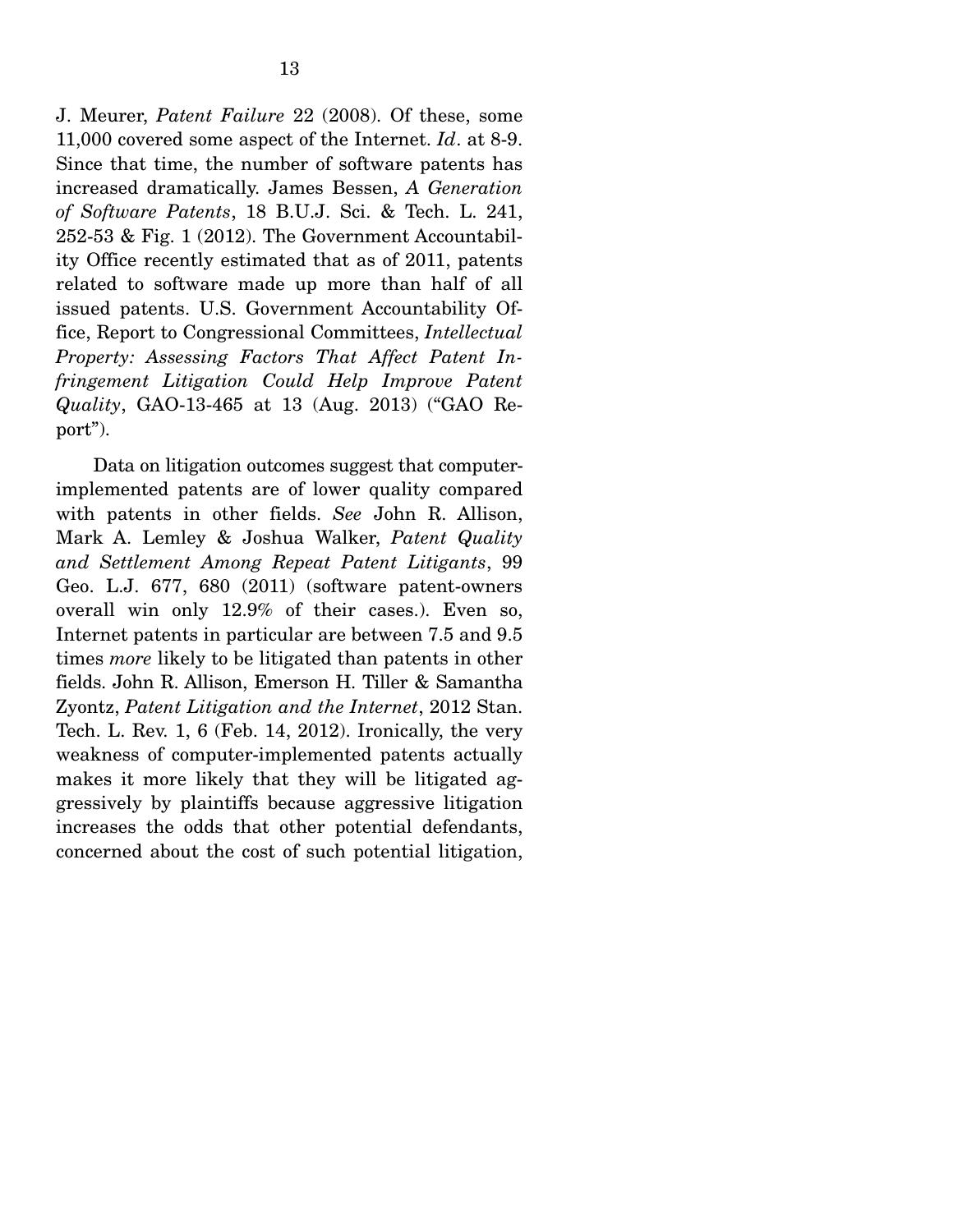will agree to take a cost-of-litigation settlement. Erik Hovenkamp, *Predatory Patent Litigation*, 1-5 (Aug. 5, 2013) (available at http://papers.ssrn.com/sol3/papers. cfm?abstract\_id=2308115). Thus, the patents most likely to be litigated are the least likely to survive battle-testing.

 It may be an understatement to say that the growth of patent infringement litigation generally, and in the technology sector in particular, has been explosive. *See* Bessen, *supra*, at 259 ("Clearly, the number of software patent lawsuits has continued to grow rapidly, meaning that the risk of litigation from software patents has necessarily increased."). Measured by total number of defendants – which provides a more accurate measure than the total number of cases, given the presence of large multi-defendant patent infringement litigation in some districts – the total number of patent infringement defendants increased six-fold between 1990 and 2010. Kyle Jensen, Patently-O, *Counting Defendants in Patent Litigation* (available at http://www.patentlyo.com/patent/2010/10/ guest-post-counting-defendants-in-patent-litigation.html). Growth in the litigation of software patents has kept, if not exceeded, this pace. *See* Bessen, *supra*, at 259 (measuring rapid growth of software litigation by number of lawsuits); GAO Report (number of overall defendants in patent infringement lawsuits increased approximately 129% from 2007 to 2011; 89% of which was due to lawsuits involving software-related patents).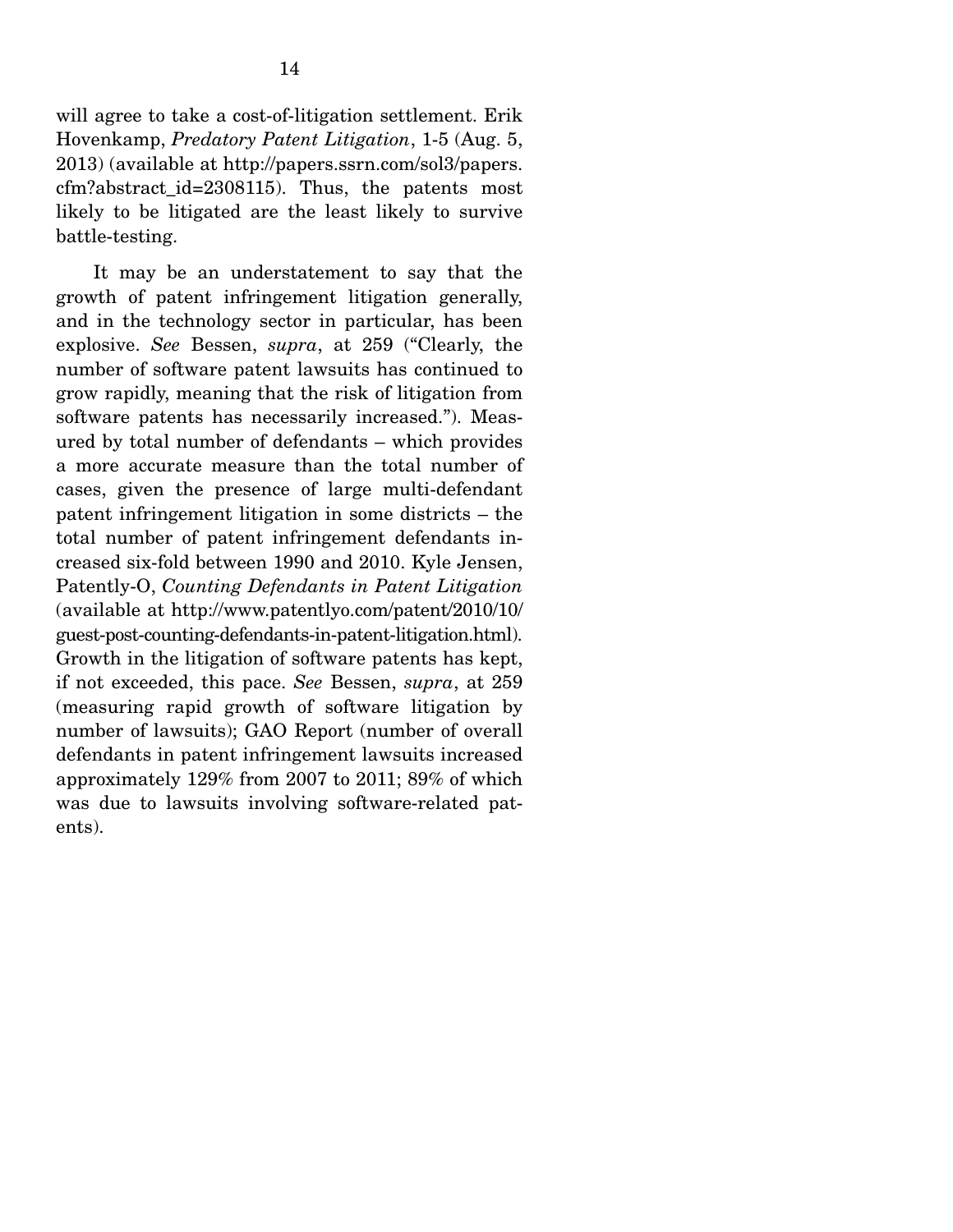One driver of this growth is the rapid increase in litigation by "patent assertion entities," which are also known as "non-practicing entities" or "patent trolls." Given that the business of the patent assertion entity depends upon asserting patents in litigation, it is little wonder that the growth of this industry would increase the volume of patent infringement litigation. In a recent study, researchers concluded that plaintiffs whose business is to extract money from patents through litigation and licensing, as opposed to developing products under those patents, accounted for 40% of all patent cases filed in 2011, up from the already significant figure of 22% in 2007. *See* Sara Jeruss, Robin Feldman & Joshua Walker, *The America Invents Act 500: Effects of Patent Monetization Entities on US Litigation*, at 5 & 43- 57, Duke Law & Tech. Review (2012); *see also* James Bessen & Michael J. Meurer, *The Direct Costs from NPE Disputes*, at 2, Boston Univ. School of Law Working Paper No. 12-34 (June 28, 2012) (available at http://papers.ssrn.com/sol3/papers.cfm?abstract\_id= 2091210) (patent assertion entity litigation affected 5,842 defendants in 2011, and cost the country \$29 billion). Professor Colleen Chien, who has conducted several studies of patent assertion entity litigation, estimates that 62% of patent lawsuits in 2012 were brought by patent assertion entities, up from 45% in 2011. Colleen Chien, Patently-O, *Patent Trolls by the Numbers* (Mar. 14, 2013) (available at http://www. patentlyo.com/patent/2013/03/chien-patent-trolls.html).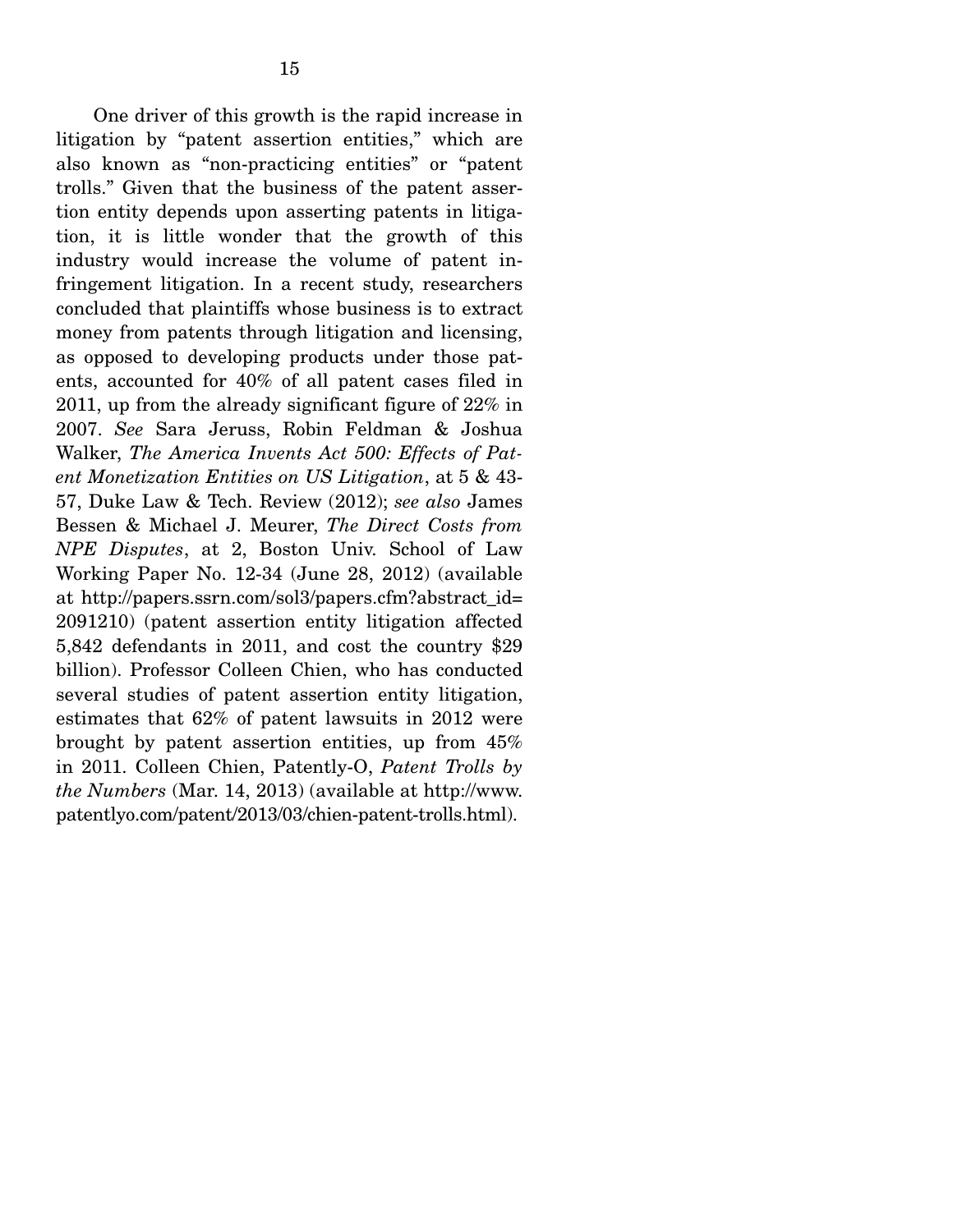The number of companies, organizations, and persons threatened with patent litigation by nonpracticing entities is even more dramatic. Conservatively, at least 60,000 companies, organizations, and persons have been threatened with suit by such entities, and the more likely number is over 100,000. *See* Executive Office of the President, *Patent Assertion and U.S. Innovation*, at 6 (June 2013).

 The explosive growth of patent litigation concerning weak computer-implemented patents by patent assertion entities would not be a crisis if there was a quick, inexpensive way to separate the wheat from the chaff. But that is not the reality of modern patent litigation.

 It belabors the obvious to state that patent litigation is breathtakingly expensive. The American Intellectual Property Law Association estimates that the average cost of patent litigation ranges from a low of \$350,000 to reach the end of discovery and \$650,000 to fully complete litigation when less than \$1,000,000 is at risk, to a high of \$3,000,000 to reach the end of discovery and \$5,000,000 to fully complete litigation when more than \$25,000,000 is at risk. Am. Intell. Prop. Ass'n, *Report of the Economic Survey* (2011). Since plaintiffs frequently seek a percentage of a company's online revenues as damages for implementation of the alleged invention on the company's website, the amount at stake often reaches the high end of these estimates, and thus the projected cost of pursuing patent litigation through the final reel is likely to meet or exceed the \$5,000,000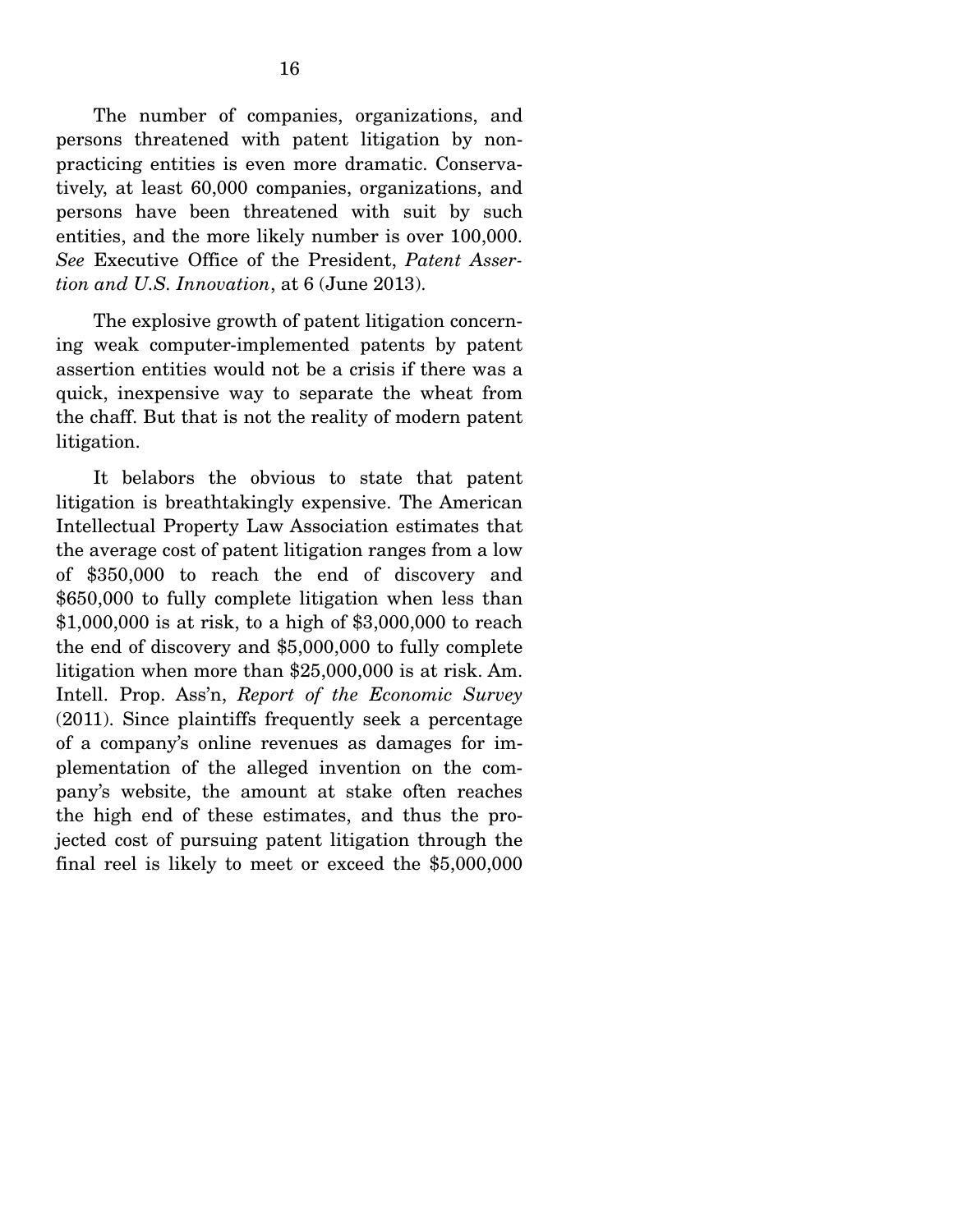estimate. Also, given the asymmetry between parties in which plaintiffs are frequently patent assertion entities, and therefore have little discovery to provide, these costs are usually borne largely by defendants. Furthermore, these litigation costs continue to increase. *See* Stijepko Tokic, *The Role of Consumers in Deterring Settlement Agreements Based on Invalid Patents: the Case of Non-Practicing Entities*, 2012 Stan. Tech. L. Rev. 2, 8 (Jan. 9, 2012).

 Absent a threshold test enabling defendants to short-circuit a patent case where the alleged invention is not patentable, defendants usually must conduct extensive analysis and provide substantial discovery before seeking a determination that they do not infringe the patent or that the patent is invalid. Both infringement under Section 271 and invalidity under Sections 102, 103, and 112 generally require detailed analysis of the patent-in-suit, usually following claim construction and expert discovery, either on summary judgment or at trial, and further require comparison of the claims as construed by the court against the defendant's specific actions or the specific pieces of prior art unearthed by the defendant. All of these requirements take time and money.

 Currently, 26 districts, including some of the districts with the heaviest patent caseloads, have local patent rules. *Local Patent Rules: Patent Rules Made Easy* (available at http://www.localpatentrules.com/). These local patent rules generally frontload requirements relating to infringement and invalidity analysis, which often require defendants to produce both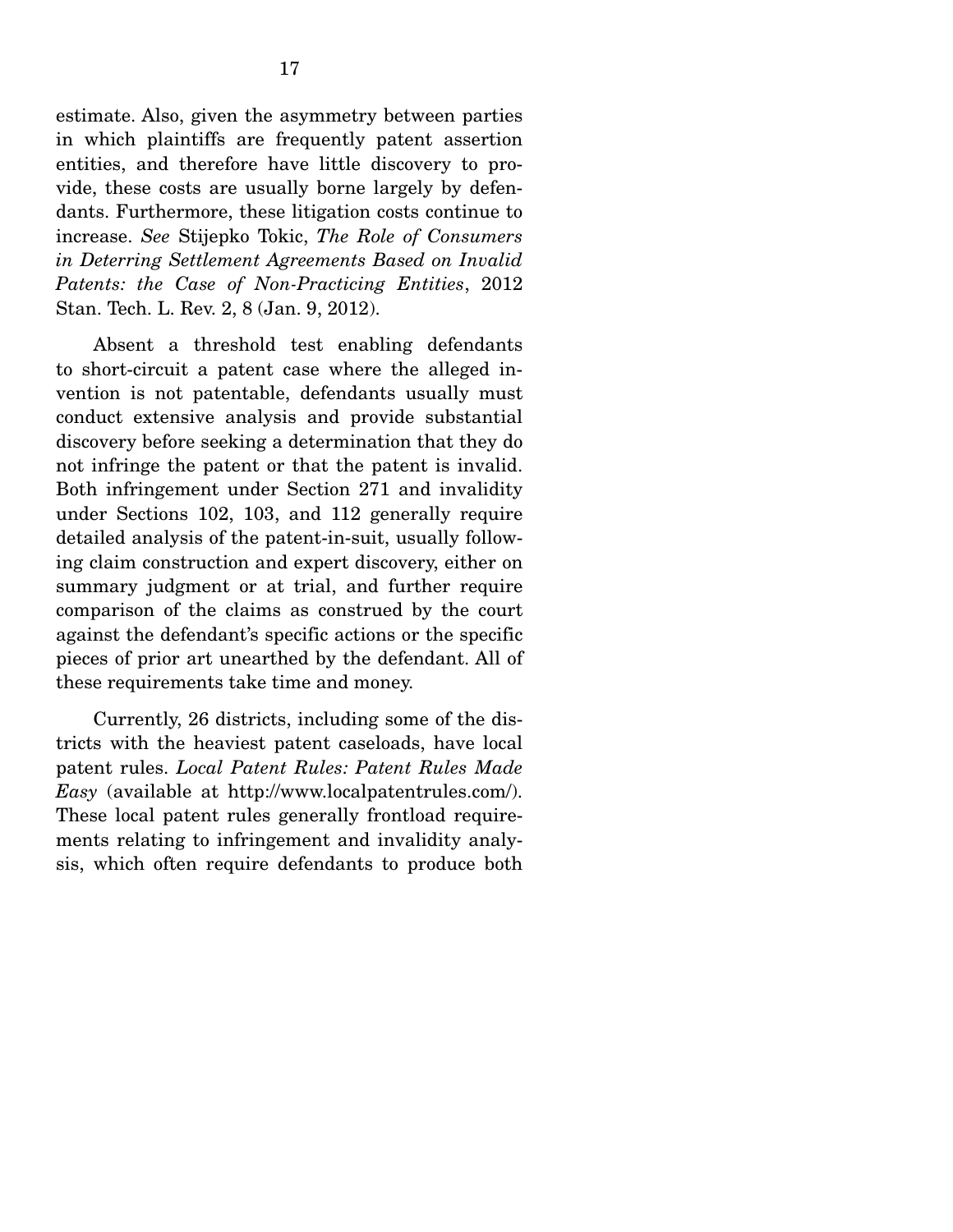their non-infringement and invalidity analyses shortly after the plaintiff presents them with its infringement contentions.

 The burden here falls more heavily on defendants. To prepare infringement contentions, plaintiffs must only match up the claim language of their patents against the defendants' accused functionality, by, for example, placing claim language next to screenshots of the defendants' public website – a task that they presumably already performed as part of their pre-filing investigation. To prepare invalidity contentions, defendants, by contrast, must conduct a thorough worldwide search of existing patents and patent applications, technical journals, and other written works, for specific pieces of prior art that match the claim language of the asserted patent point-for-point, and they must perform this search on the tight timeline set by the rules.

 For example, Local Patent Rule 3.2 in the Northern District of Illinois requires a defendant's noninfringement, unenforceability, and invalidity contentions within 14 days after getting the plaintiff 's infringement contentions. Additionally, Local Patent Rule 3.1 in the Northern District of Illinois requires defendants to provide along with their initial disclosures:

(1) documents sufficient to show the operation and construction of all aspects or elements of each accused apparatus, product, device, component, process, method or other instrumentality identified with specificity in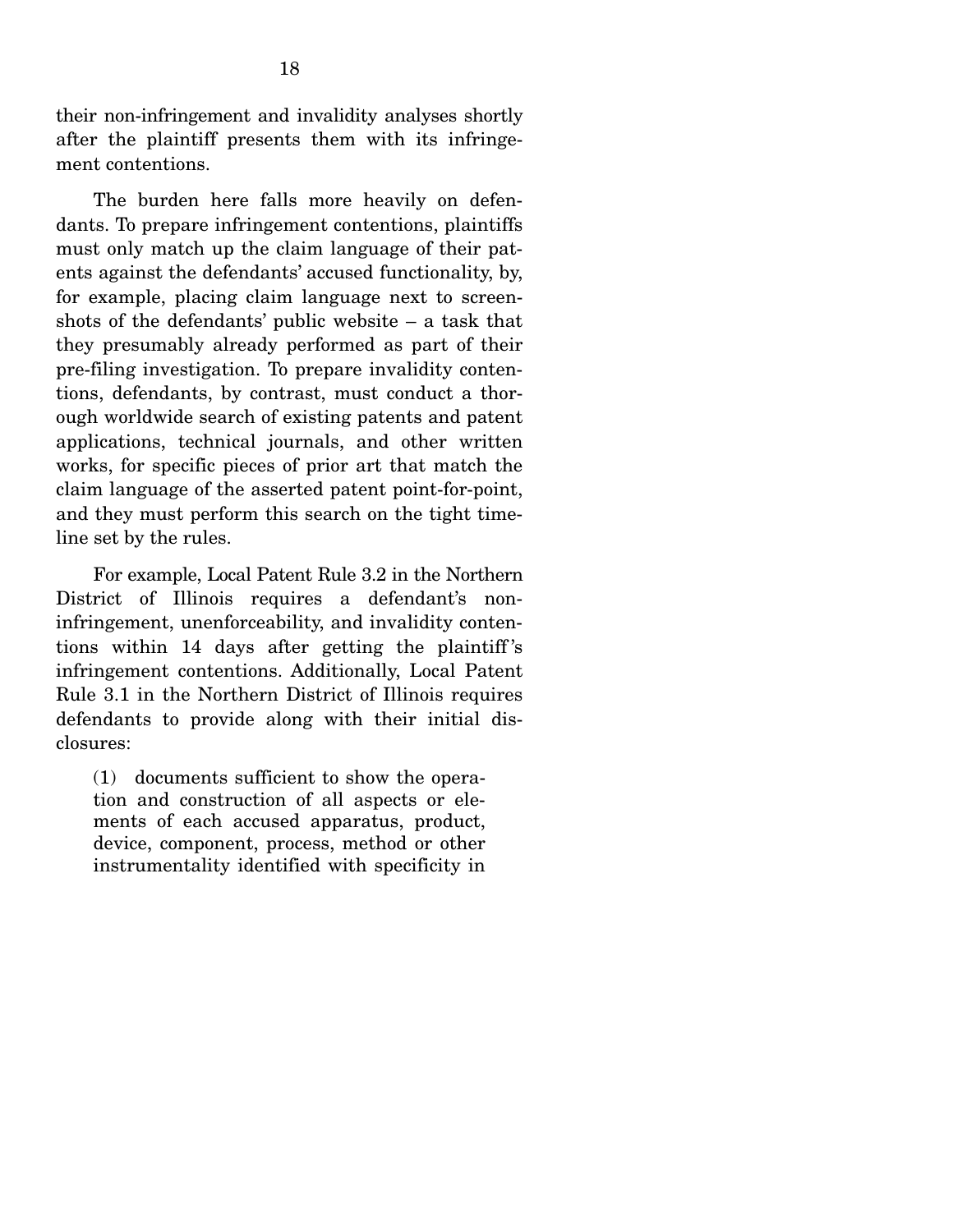the pleading of the party asserting patent infringement; and

(2) a copy of each item of prior art of which the party is aware that allegedly anticipates each asserted patent and its related claims or renders them obvious or, if a copy is unavailable, a description sufficient to identify the prior art and its relevant details.

 The Local Patent Rules elsewhere generally require defendants to conduct a comprehensive search for prior art early in the litigation, and to disclose under pain of forfeiture shortly after learning the plaintiff 's theory of infringement all of the defendant's specific theories of invalidity. *See*, *e.g.*, E.D. Tex. Local Patent Rule 3-3 (disclosure of invalidity theories within 45 days of receipt of infringement contentions); N.D. Cal. Local Patent Rule 3-3 (same); S.D.N.Y. Local Patent Rule 7 (same); D.N.J. Local Patent Rules 3.2A, 3.3 (disclosure of non-infringement and invalidity theories within 45 days of receipt of infringement contentions).

 Additionally, in the busiest patent district, the Eastern District of Texas, standing discovery orders generally require parties at the outset of the case, without the necessity of a document request, to "produce or permit the inspection of all documents, electronically stored information, and tangible things in the possession, custody, or control of the party that are relevant to the pleaded claims or defenses involved in this action[.]" Judge Rodney Gilstrap, *Discovery Order – Patent* (brackets added) (available at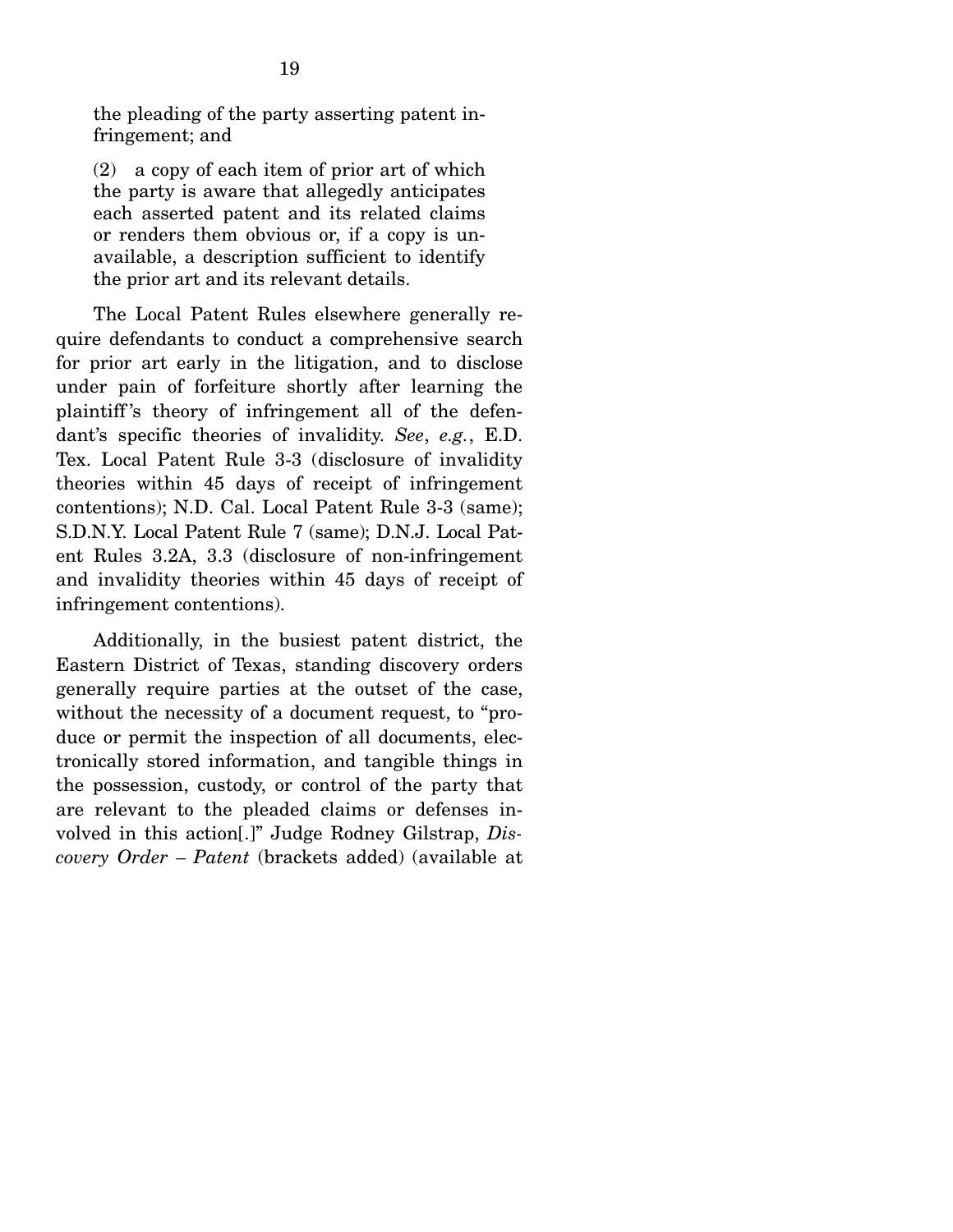http://www.txed.uscourts.gov/page1.shtml?location=info: judge&judge=17). Thus, defendants frequently must provide not only a complete accounting of their invalidity positions and prior art, but also a complete document production on a compressed schedule. Again, plaintiffs do not share this burden as their document production, particularly in the case of patent assertion entities, generally amounts to little more than a copy of the patent and its file history and records of prior settlement agreements.

 Accordingly, Retailers and others sued for patent infringement incur early in the case the disproportionate costs necessary to develop their noninfringement and invalidity positions (including scouring the world for potential invalidating prior art), and to produce all potentially relevant documents, including all electronically stored information, which, in turn, necessitates significant internal investment and distraction for the Retailers and others. But, even if they incur such costs and distraction, there is no obvious exit ramp from the litigation other than settlement because infringement analysis under Section 271 and invalidity analysis under Sections 102, 103, and 112 frequently must await claim construction before being ripe for summary judgment. "[I]n almost every patent case claim construction is a dispositive issue." David L. Schwartz, *Courting Specialization: An Empirical Study of Claim Construction Comparing Patent Litigation Before Federal District Courts and the International Trade Commission*, 50 Wm. & Mary L. Rev. 1699, 1708 (2009)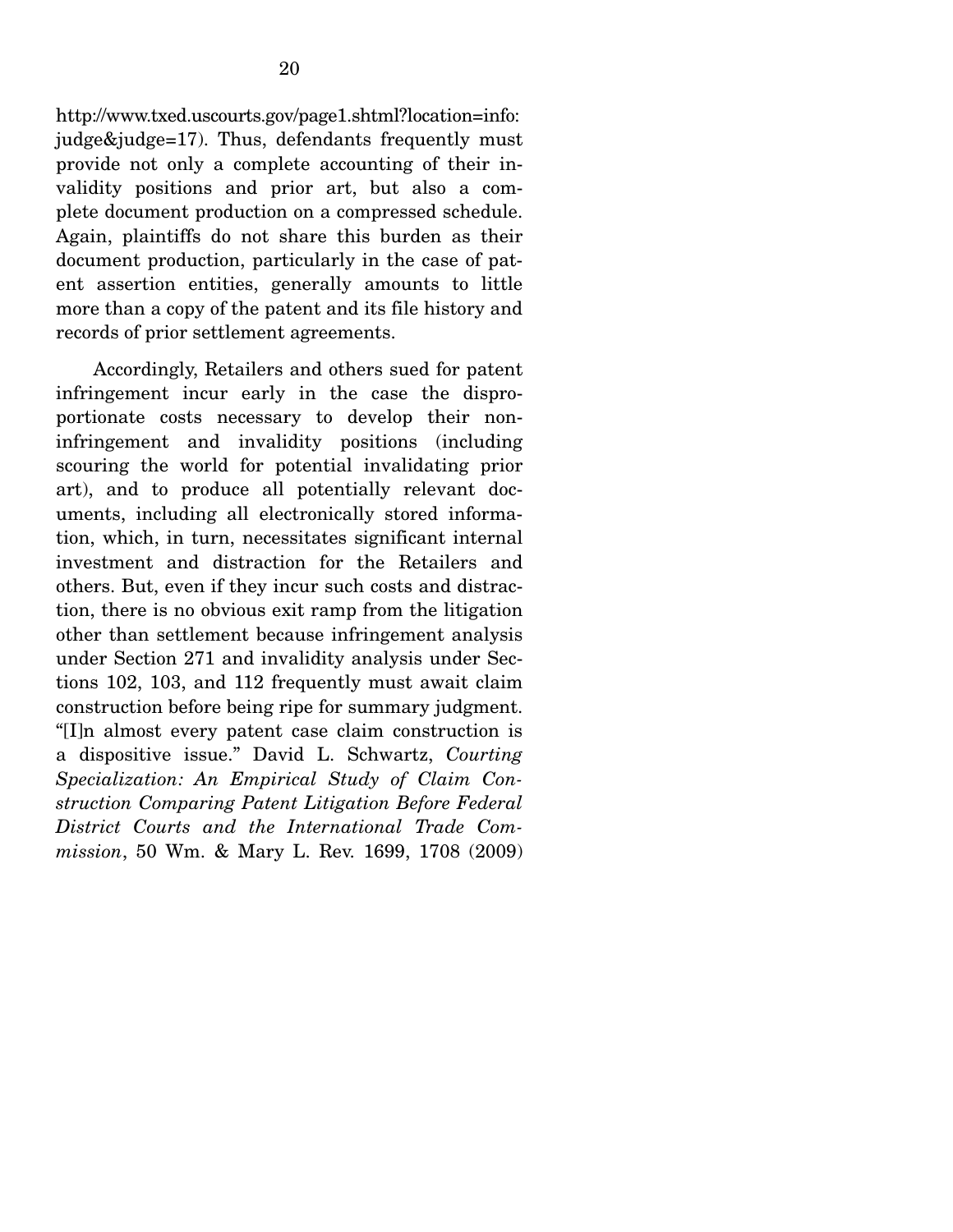(brackets added). This means, however, that Retailers usually must incur the cost and distraction of a patent case through discovery and claim construction before they even have the opportunity to convince the court that they do not infringe the specific claims of the patent or that the specific claims of the patent are invalid.

 Although claim construction may be a dispositive issue, it rarely is a settled issue. Studies show that the reversal rate by the Federal Circuit on claim construction ranges between 33% and 44%. Ted L. Field, *"Judicial Hyperactivity" in the Federal Circuit: an Empirical Study*, 46 U.S.F. L. Rev. 721, 734-35 & Table 1 (2012). This means that even if a Retailer is prepared to pursue the matter through trial, its odds on appeal on the dispositive issue in the litigation are little better than the flip of a coin.

 Judge Young of the District of Massachusetts put the conundrum facing the litigants and trial courts this way:

In most cases the trial judge, with the "satisfaction that proceeds from the consciousness of duty faithfully performed," General Robert E. Lee, Farewell Address to Army of Northern Virginia (Apr. 10, 1865), and a reversal rate among the several circuits ranging from two to fourteen percent, has the added satisfaction of knowing that he has probably resolved the parties' dispute and that they can get on with their business. Not so here.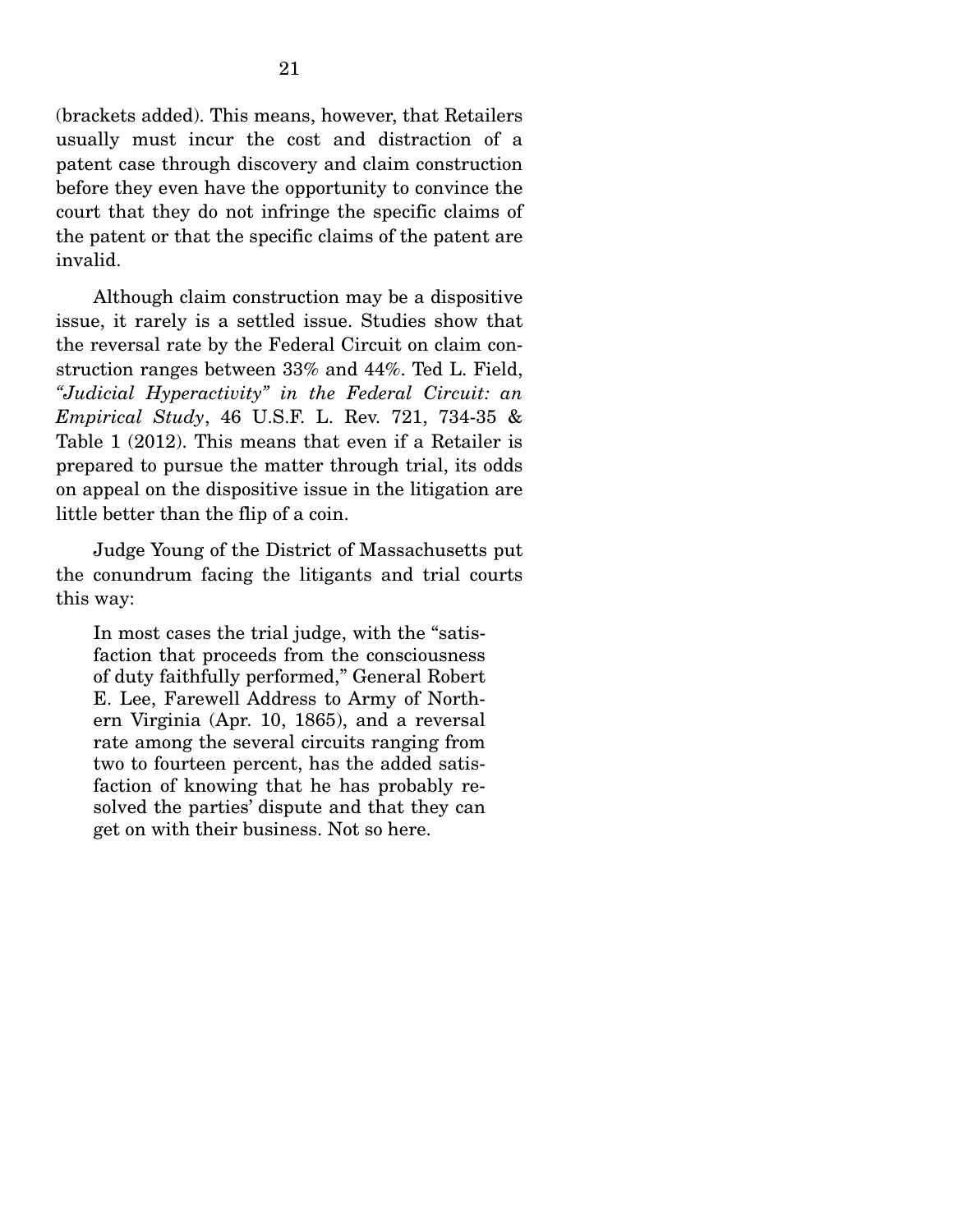Here the parties have fought each other to a standstill and any "victory" is pyrrhic. Given the monetary stakes involved and a Federal Circuit reversal rate exceeding forty percent, this Court is no more than a way station – an intermediate irritating event – preliminary to the main bout in the Federal Circuit. Whatever the merits of such a system, it is undeniably slow and extraordinarily expensive. The most this Court can say is, "Good luck and Godspeed."

#### *Aspex Eyewear, Inc. v. Altair Eyewear, Inc.*, 818 F. Supp. 2d 348, 365 n.8 (D. Mass. 2011).

 The reality of modern patent litigation is that Retailers and others often face the Sisyphean prospect of spending upwards of \$5,000,000 through the end of the litigation, preparing and producing early in the litigation their non-infringement and invalidity positions, producing early in the litigation their documents and electronically stored information, conducting full-blown discovery, and litigating dispositive claim construction issues that are reversed nearly half the time on appeal, just to be able to have a court rule that they do not infringe the specific claims of the patent-in-suit or that the specific claims of the patent-in-suit are invalid as anticipated, obvious, lacking a written description, and the like. So long as the plaintiff prices the settlement at less than the massive costs of defense through judgment and appeal, most defendants will opt to settle instead of defending against even a weak patent. *Cf. Eon-Net LP v. Flagstar Bancorp*, 653 F.3d 1314, 1327 (Fed.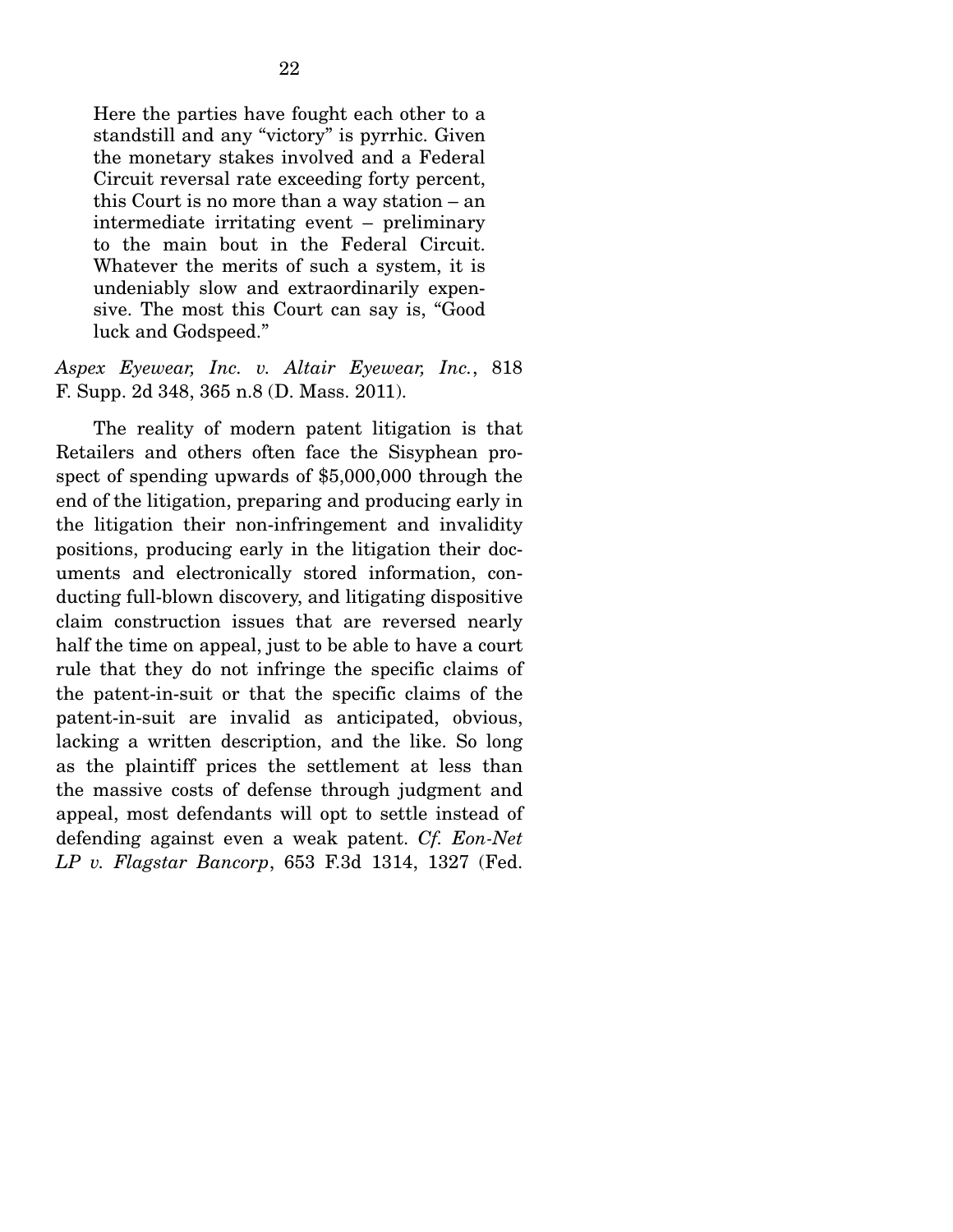Cir. 2011) (defendant spent over \$600,000 to litigate a case it could have settled for \$75,000 or less). Based on these pragmatic concerns, even though weak computer-implemented patents are growing in number, they rarely are litigated to a final judgment that is affirmed on appeal.

 Reaffirming that patentability under Section 101 is a threshold issue will provide some measure of relief to Retailers because they will not have to spend millions of dollars and wait until all appeals are exhausted to resolve this gateway issue. The Federal Circuit has confirmed that claim construction is not necessary to resolve the issue of patentable subject matter under Section 101. *See Ultramercial, Inc. v. Hulu, LLC*, 722 F.3d 1335, 1339 (Fed. Cir. 2013). For courts that treat patentability as a threshold issue, it is an issue that can be, and should be, resolved on motions to dismiss, for judgment on the pleadings, or early summary judgment. *See*, *e.g.*, *OIP Techs., Inc. v. Amazon.com, Inc.*, 2012 WL 3985118, \*5 (N.D. Cal. Sep. 11, 2012) (granting motion to dismiss under Section 101 after "conclud[ing] that the procedural posture of this case does not render [the defendant's] motion premature") (brackets added); *SmartGene, Inc. v. Advanced Biological Labs., SA*, 852 F. Supp. 2d 42, 52 (D.D.C. 2012) (granting motion to dismiss noting, "[i]n this case, the section 101 analysis begins and ends the Court's inquiry as it reveals that the patents-in-dispute are not patentable"); *Digitech Information Systems, Inc. v. BMW Financial Services NA, LLC*, 864 F. Supp. 2d 1289, 1292-93 (M.D. Fla.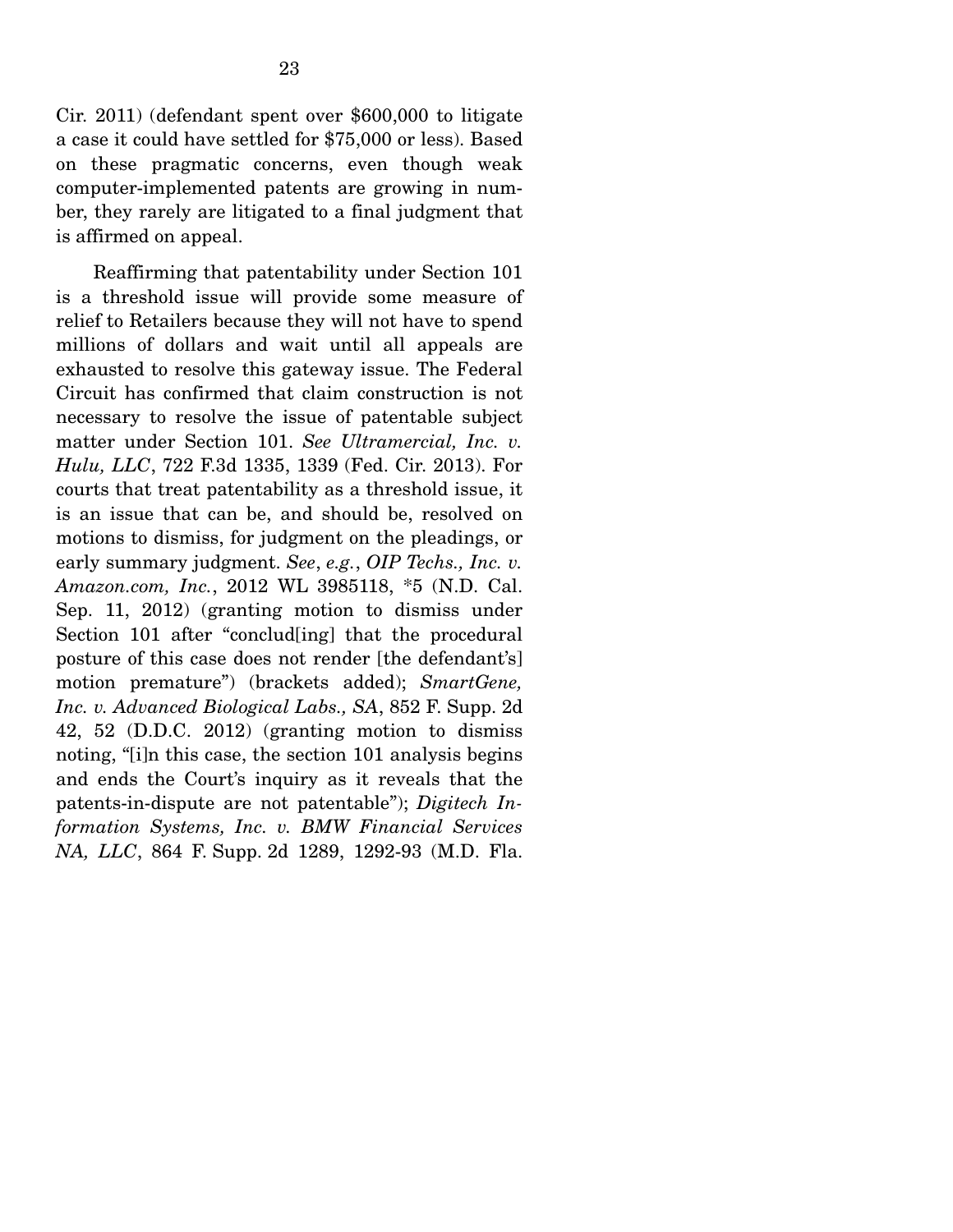2012) (granting summary judgment motion under Section 101 over objection that motion was premature); *Glory Licensing LLC v. Toys 'R' Us, Inc.*, 2011 WL 1870591 (D.N.J. May 16, 2011) (granting motion to dismiss); *Graff*/*Ross Holdings LLP v. Fed'l Home Loan Mortg. Corp.*, 2010 WL 6274263 (D.D.C. Aug. 27, 2010) (granting motion to dismiss).

 If patentability under Section 101 instead is treated like any other invalidity defense, to be considered only after full discovery and claim construction, practical considerations make it unlikely that defendants will ever obtain a court ruling on this issue. Patent litigation should not resemble Hermann Hesse's *The Glass Bead Game*, in which players participate for years in an elaborate, abstract game in an ivory tower remaining oblivious to the realworld problems outside. The Retailers, therefore, seek a practical solution to a real-world problem and a solution that flows easily and directly from this Court's jurisprudence on patentability, namely, that computer-implementation alone cannot create patentability.

#### **CONCLUSION**

--------------------------------- ---------------------------------

*Amici Curiae* Retailers request that the Court adopt a threshold test for patentability under 35 U.S.C. § 101 that computer-implementation cannot create patentable subject matter, vacate the judgment